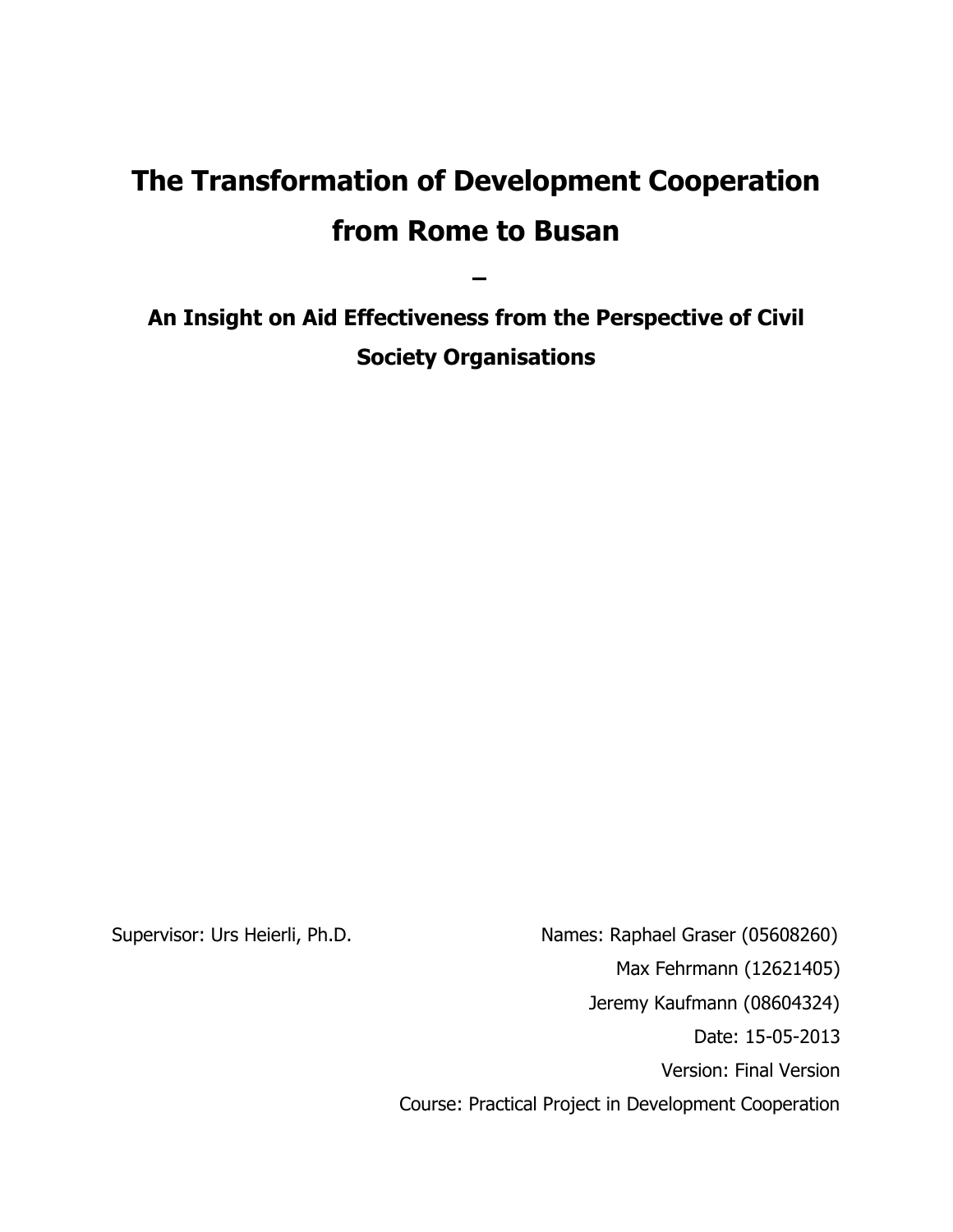## **Table of Contents**

| The History of Aid Effectiveness - from Rome to Busan  5<br>1.                                                                                                                                                       |  |
|----------------------------------------------------------------------------------------------------------------------------------------------------------------------------------------------------------------------|--|
| Introducing Interviewed Civil Society Organisations  10<br>2.                                                                                                                                                        |  |
|                                                                                                                                                                                                                      |  |
|                                                                                                                                                                                                                      |  |
|                                                                                                                                                                                                                      |  |
|                                                                                                                                                                                                                      |  |
|                                                                                                                                                                                                                      |  |
| Civil Society Engagement in the Development Cooperation 16<br>3.<br>Civil Society Criticism and Improvement Suggestions for the Busan Partnership18<br>Cooperation between States and Civil Society Organisations 19 |  |
| 4.                                                                                                                                                                                                                   |  |
| <b>Implications for the Swiss Development Cooperation and Concluding</b><br>5.                                                                                                                                       |  |
|                                                                                                                                                                                                                      |  |
|                                                                                                                                                                                                                      |  |
|                                                                                                                                                                                                                      |  |
|                                                                                                                                                                                                                      |  |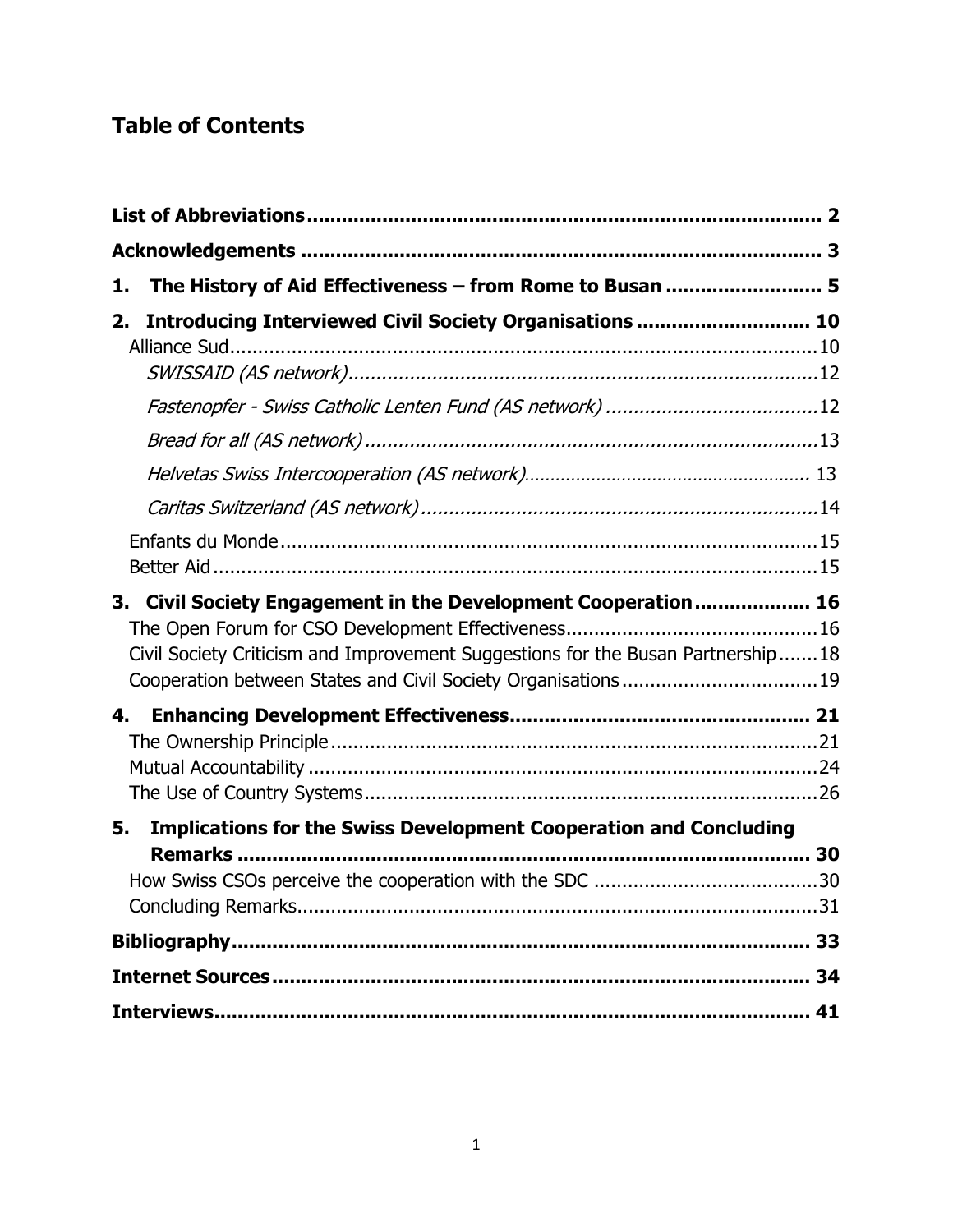## **List of Abbreviations**

| <b>AAA</b>    | Accra Agenda for Action                                   |
|---------------|-----------------------------------------------------------|
| <b>AS</b>     | <b>Alliance Sud</b>                                       |
| <b>BACG</b>   | <b>BetterAid Coordinating Group</b>                       |
| <b>BRICS</b>  | Brazil, Russia, India, China and South America            |
| <b>CPDE</b>   | CSO Platform for Development Effectiveness                |
| <b>CSOs</b>   | <b>Civil Society Organisations</b>                        |
| <b>EDD</b>    | European Development Days                                 |
| <b>EDM</b>    | Enfants du Monde                                          |
| <b>GCAP</b>   | Global Call to Action against Poverty                     |
| <b>HEKS</b>   | Swiss Interchurch Aid                                     |
| <b>HLF</b>    | High Level Forum                                          |
| <b>ICTSD</b>  | International Centre on Trade and Sustainable Development |
| IMF           | <b>International Monetary Fund</b>                        |
| <b>MCC</b>    | Millennium Challenge Corporation                          |
| <b>MDGs</b>   | UN Millennium Development Goals                           |
| <b>NGO</b>    | Non-Governmental Organisation                             |
| <b>OECD</b>   | Organisation for Economic Cooperation and Development     |
| <b>SDC</b>    | Swiss Agency for Development and Cooperation              |
| <b>SECO</b>   | <b>State Secretariat for Economic Affairs</b>             |
| <b>UNICEF</b> | United Nations Children's Emergency Fund                  |
| <b>WB</b>     | <b>World Bank</b>                                         |
| <b>WHO</b>    | World Health Organisation                                 |
| <b>WTO</b>    | <b>World Trade Organisation</b>                           |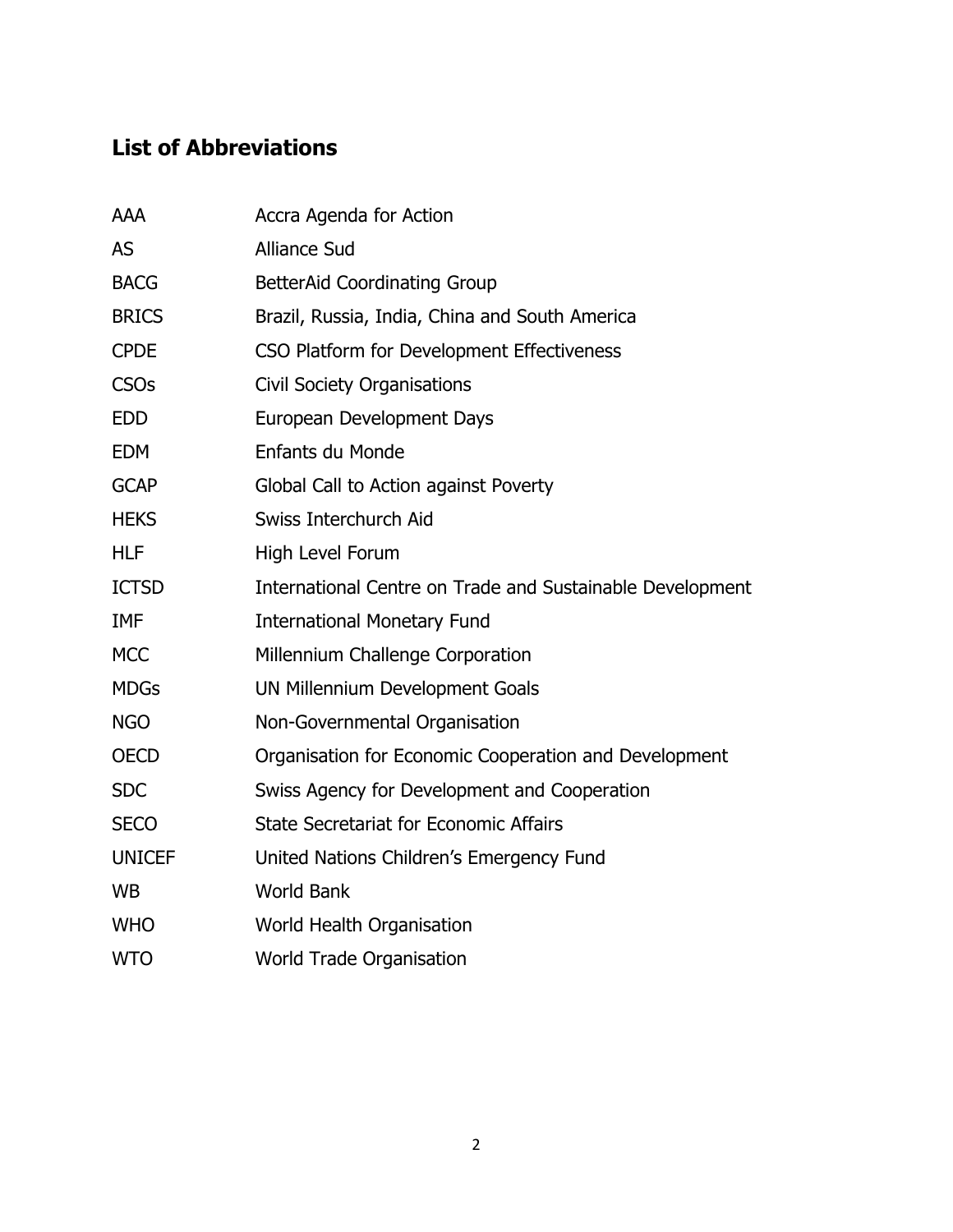## **Acknowledgements**

We would like to thank Anne-Sophie Gindroz (Helvetas), Susanne Mueller (SDC), Carlo Santarelli (Enfants du Monde), Nina Schneider (Alliance Sud), Konrad Specker (SDC) and Toni Tujan (BACG) who made it possible for us to gain important and valuable insights in the development sector. This paper could not have been realized without their support and sharing of their experiences in the field.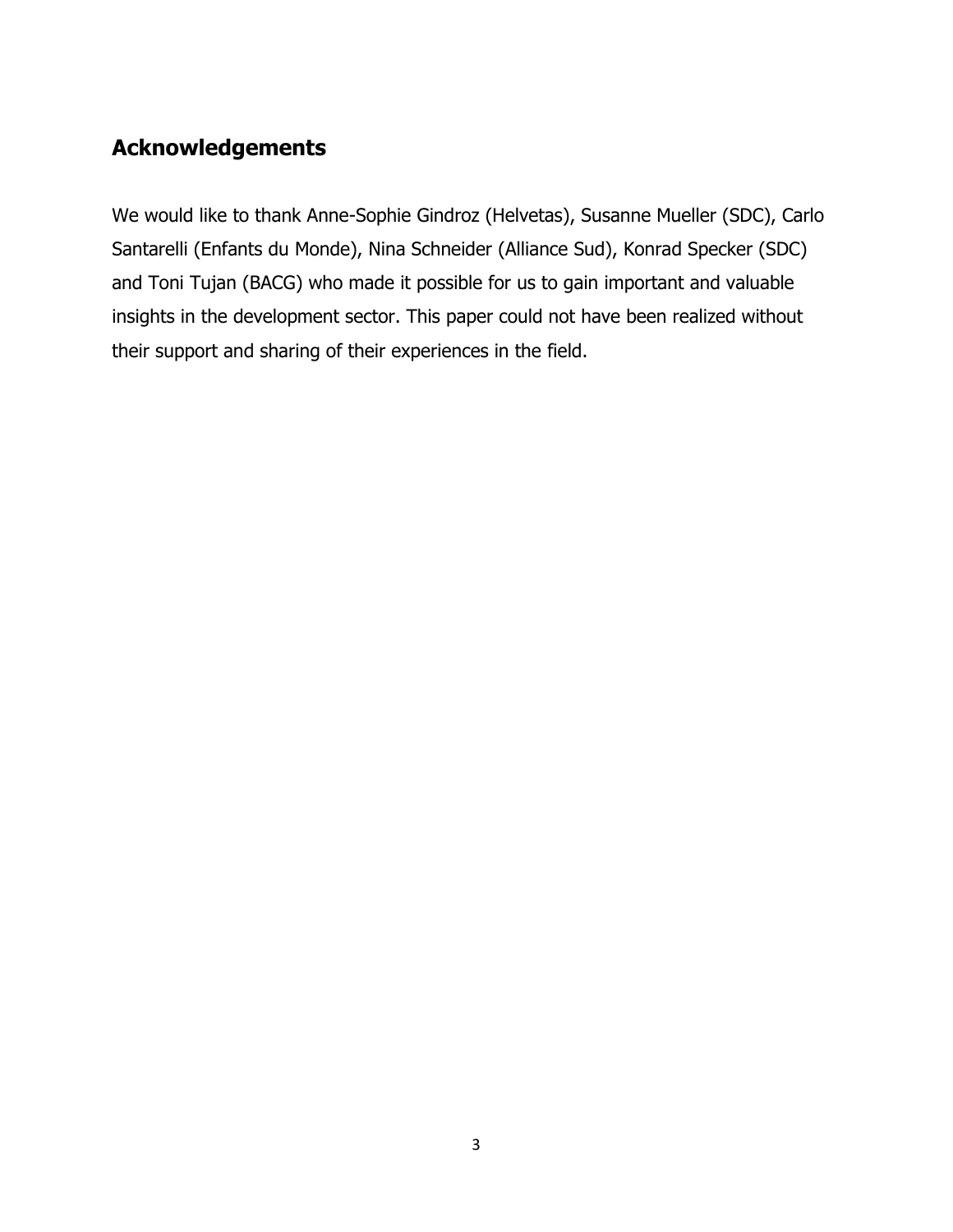### **Introduction**

The ascendance of development cooperation dates back to the early 1960s – a period of post-war optimism and enthusiasm (OECD, n.d. a). However, during the cold war aid was often directed towards allies and little attention was paid to whether these countries were well governed. When the USSR collapsed, it became evident that other factors are more important with regard to development cooperation; aid effectiveness edged closer to the spotlight. With the UN Millennium Development Goals (MDGs) in 2000 and the International Conference on Financing for Development in Monterrey, Mexico in 2002, aid effectiveness gathered steam (ibid.). Much has happened since then. To improve the effectiveness of aid, the Organisation for Economic Cooperation and Development (OECD) initiated four High Level Forums (HLF) between 2003 and 2011. One of the outcomes of these development conferences was the acknowledgement of the importance of country (or democratic) ownership of the recipient country over the aid agenda. In this regard the importance of civil society organisations (CSOs) – functioning as the cutting point between governments and citizens – was stressed. It is in this light that this paper seeks to enter the debate surrounding aid effectiveness. To be more specific, it is the twofold aim of this work to assess (i) the extent to which (Swiss) CSOs are integrated into the implementation process of ensuring the ownership principle, in order to (ii) identify key implications for the Swiss development cooperation in rectifying the unfinished aid agenda. In this regard, major attention also rests on the supporting roles of mutual accountability and the use of country systems for the attainment of the ownership principle.

To achieve these aims, a tripartite structure is adopted. In a first step a short synopsis of the OECDs HLFs as well as an overview of the (Swiss) development landscape will be provided. Subsequently, the paper illuminates the current situation of the unfinished agenda from the standpoint of Swiss CSOs. This section is mainly based on conducted interviews and focuses especially on mutual accountability and the use of country systems to strengthen the ownership principle.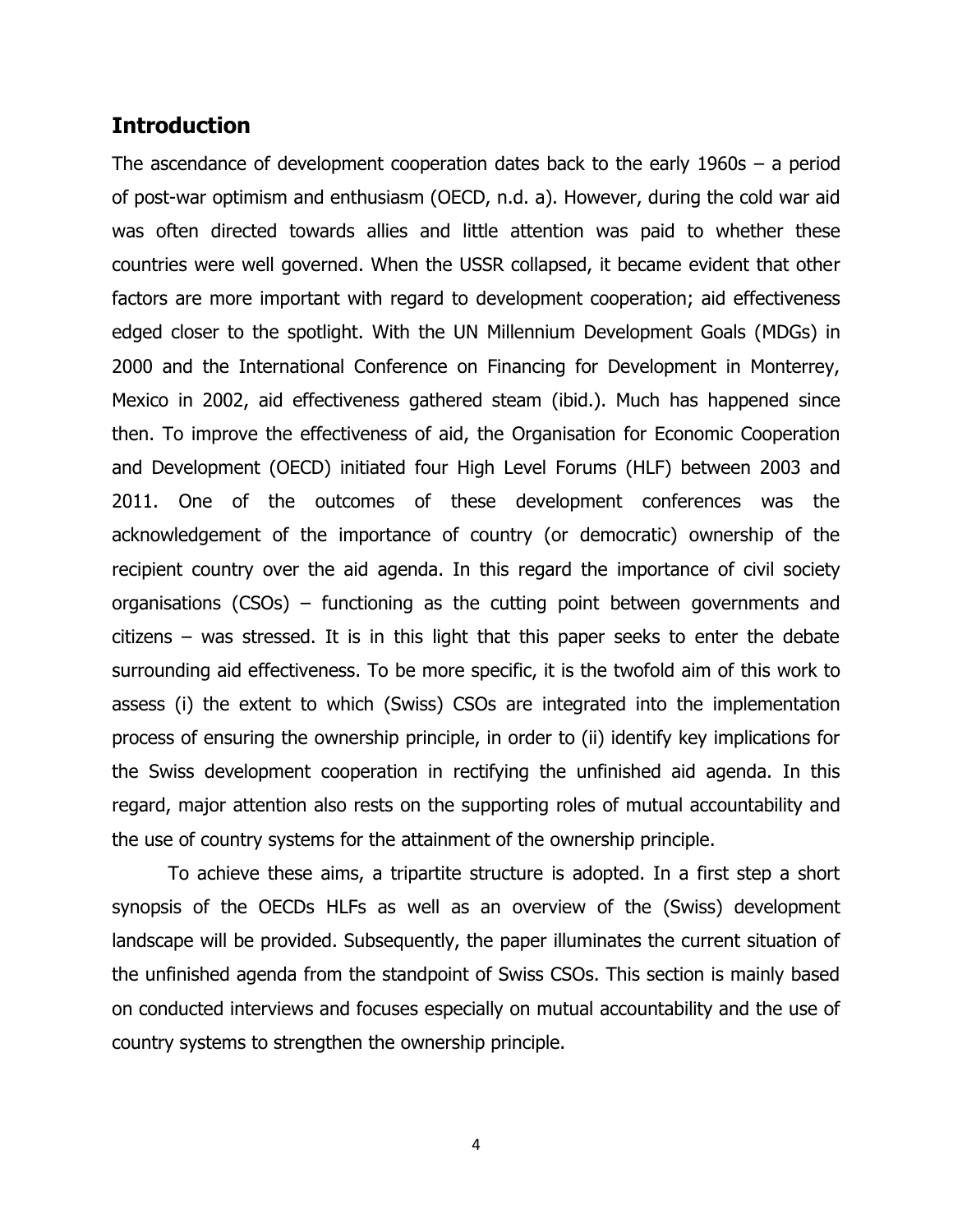Finally, based on the insights gathered in the previous section, implications for the Swiss development cooperation will be derived. In the end it will become clear that (Swiss) CSOs are often not as integrated into the development process as foreseen by international agreements. Important factors are, among other things, a lack of resources or the unwillingness of (recipient) governments to be monitored. It consequently follows that efforts to create an enabling environment for CSOs have to be increased substantially.

### **1. The History of Aid Effectiveness – from Rome to Busan**

In 2003, the OECD initiated the *First High Level Forum*, an international conference in Rome, Italy, where representatives of more than 28 aid recipient countries and more than 40 multilateral and bilateral development institutions reaffirmed their "commitment to eradicating poverty, achieving sustained economic growth, and promoting sustainable development as we advance to an inclusive and equitable global economic system" (Rome Declaration on Harmonisation, 2003, p. 10). Harmonisation of policies, procedures and practices of donor institutions with the agenda of recipient countries lie at the heart of the so called *Rome Declaration*. In addition, the importance of a stronger leadership role for recipient countries, country based approaches and the encouragement of good practices were emphasised (ibid., p. 10). Thus, the Rome Declaration proposed clear principles for aid effectiveness. Yet, while ownership was highlighted, it was limited to governments – CSOs were not recognised as actors in their own right. Overall, the outcome of the Rome HLF was narrowly focused on technical and procedural aspects of aid (Tujan, 2013).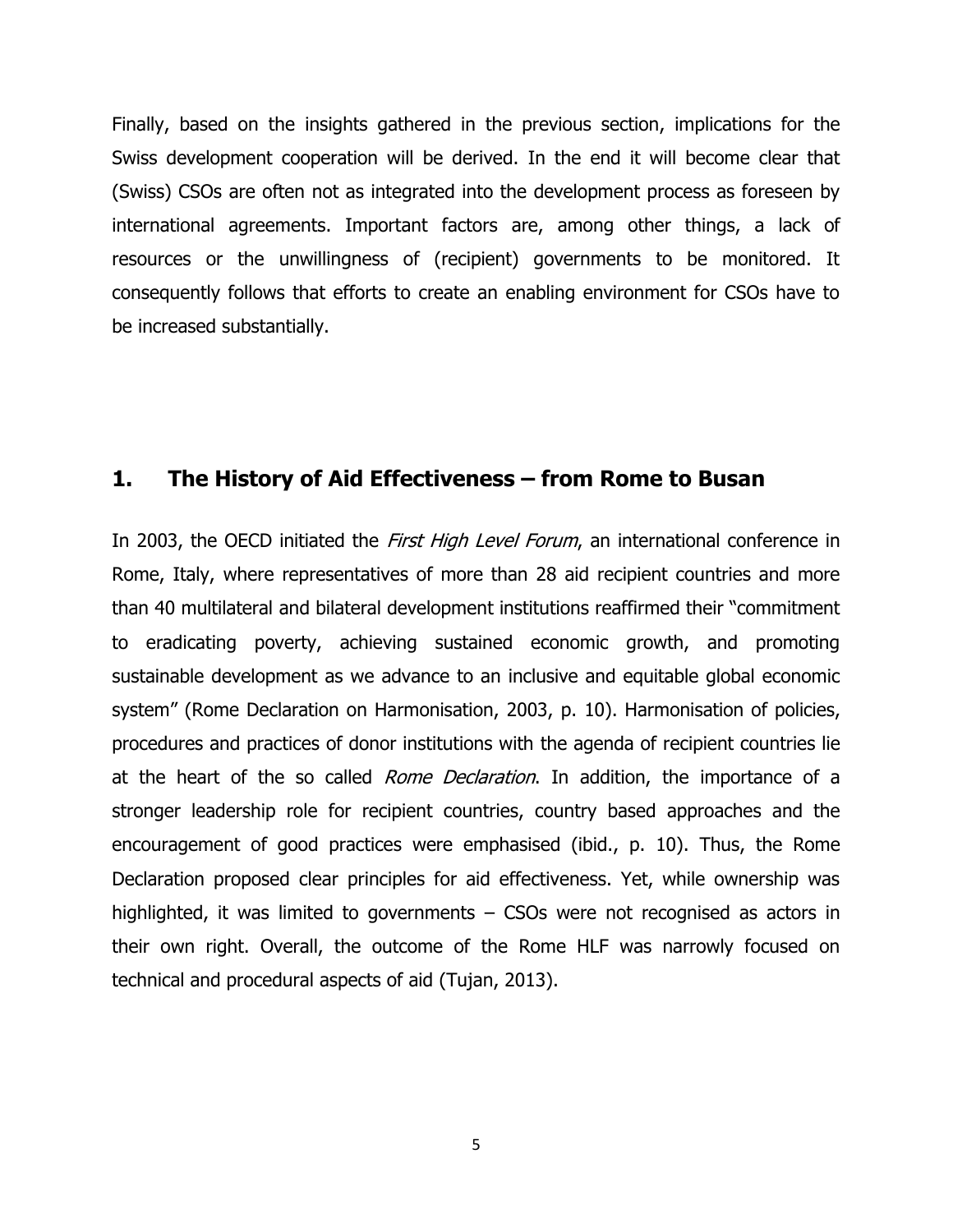While after the Rome HLF some progress in harmonising aid was made, development aid still focused too much on donor interests. Similarly, ownership was not very prominent – most of the aid was administered through donor channels. With the intention for improvement, a *Second High Level Forum* took place in 2005, in Paris, France. During this second HLF an action-oriented roadmap to improve the quality of aid and its impact on development was endorsed (OECD, n.d. a). This roadmap, together with five concrete principles, which build on the Rome Declaration, constitutes the quintessence of the *Paris Declaration on Aid Effectiveness*. Those principles are:

- 1. Ownership: Developing countries have to set and lead their own strategies for poverty reduction, administer their own development work on the ground and tackle corruption. The role of donors is of supportive nature, focusing on capability strengthening of the developing country.
- 2. Alignment: Donors must adapt their aid to the developing countries objectives. In addition, donors have to make use of local country systems and procedures for administering aid. Where those systems are not sophisticated enough, donors help strengthening them.
- 3. Harmonisation: Donor countries commit to avoid duplication of aid. For this end, they coordinate, share information and simplify procedures.
- 4. Results: Donors and developing countries focus on the result of aid (i.e. the difference the aid makes for poor people).
- 5. Mutual accountability: Donors and partners<sup>1</sup> are accountable to each other for development results (this includes parliaments as well as citizens) (Paris Declaration on Aid Effectiveness, 2005; OECD, n.d. a).

While ownership was the central point of the Paris Declaration, vital aspects to ensure the effectiveness of aid also stem from mutual accountability and focusing on results (OECD, n.d. b). To this end, Paris produced a set of 12 indicators in order to measure progress and to hold partners accountable. Each indicator had a specific target and was expected to be achieved by 2010 (Oxfam International, 2012, p. 2).

 $\overline{\phantom{a}}$  $<sup>1</sup>$  Please note that the terms developing country, partner/partner country and recipient country are used</sup> interchangeably in this paper.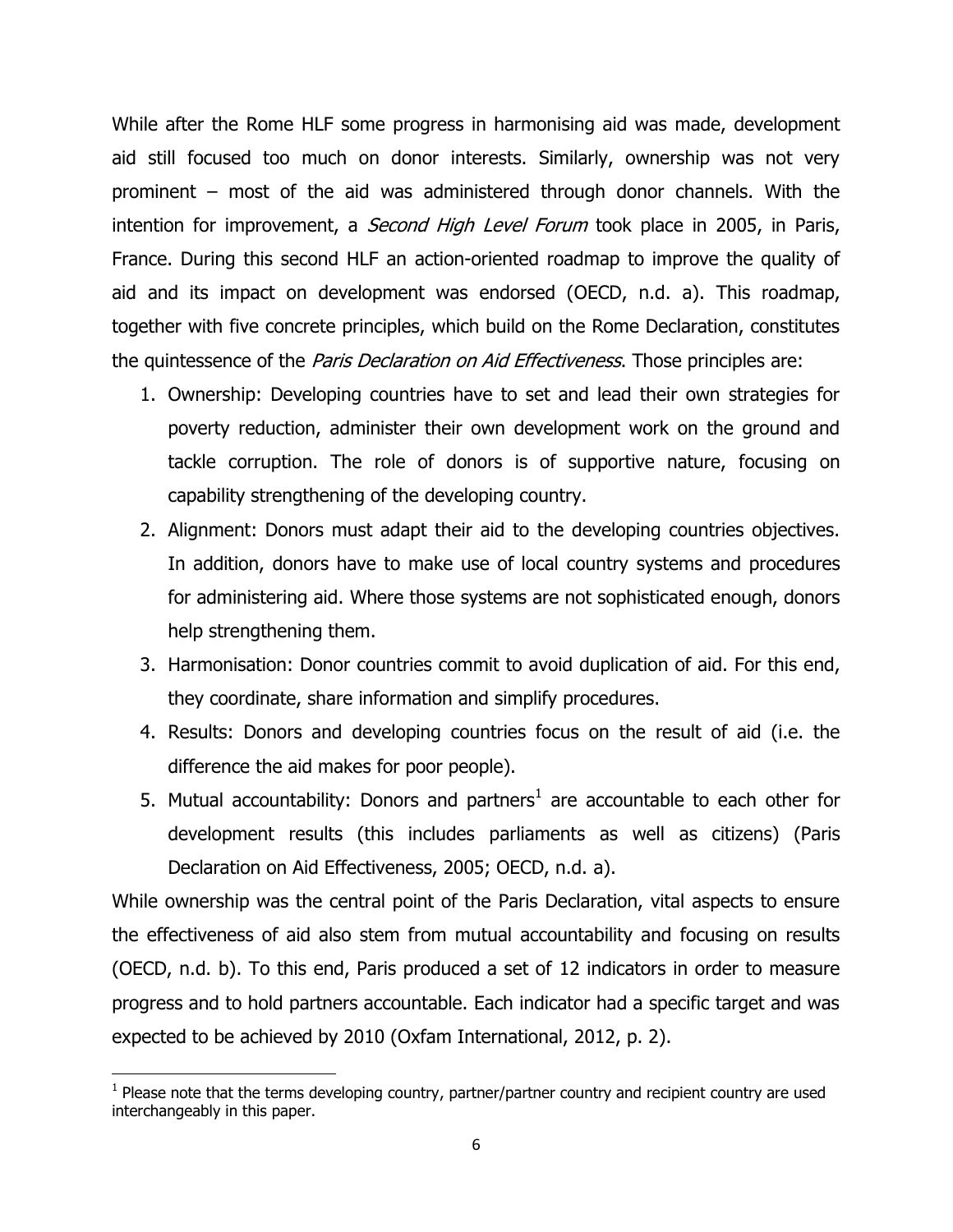Even though the Paris HLF expanded the scope of aid effectiveness, it merely focused on improving the delivery of aid, rather than addressing and improving the conditions to effectively reduce poverty and inequality (Tujan, 2013). Thus, in order to review progress made since Paris, to address current challenges and to deepen implementation of the Paris Declaration, in 2008 the third HLF was launched in Accra, Ghana (Accra Agenda for Action, 2008, p. 1). The *Accra Agenda for Action* (AAA) concentrated on three aspects, which needed to be addressed in order to accelerate progress on aid effectiveness. Those are:

- 1. Country Ownership: The leadership role of developing countries for their own development should be strengthened. Governments, parliaments and citizens together should shape these policies. Donors in turn have to support the developing countries, invest in their human resources and increase the predictability of aid flows.
- 2. Inclusive Partnerships: All development actors middle income countries, global funds, the private sector and CSOs – together will work in more inclusive partnerships in order to increase aid effectiveness.
- 3. Delivering results: Since citizens and tax payers expect measurable results from development aid, accountability between development actors, parliaments and governing bodies is emphasised to achieve tangible outcomes (Accra Agenda for Action, 2008, pp. 1-2).

Rome and Paris clearly focused on governments when stressing the importance of country ownership. In Accra, the need for a multi-stakeholder framework was spelled out for the first time. In practice, this entailed the creation of an "enabling environment for civil society organisations". Therefore, the "traditional" development actors committed to create rights and laws for CSOs, in order to promote their participation in the development sector as independent actors (Gindroz, 2013). This step has to be seen as a major and inevitable shift towards a more inclusive and sustainable process to enhance aid effectiveness (Schneider, 2013).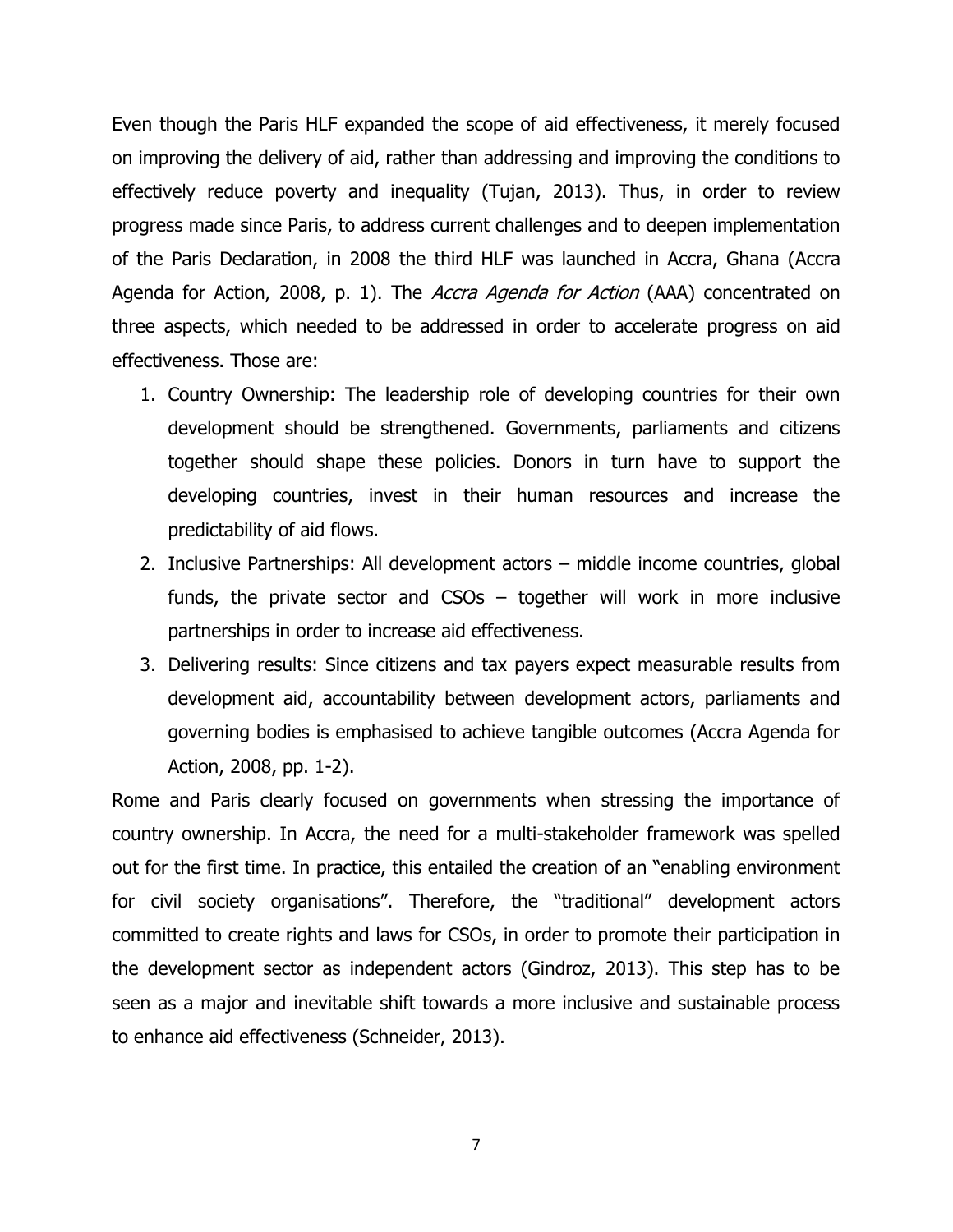The impact of this development was twofold: (i) governments of partner countries had (and still have) to accept CSO activity in their countries and integrate them into the development process and (ii) CSOs gained the possibility to launch partnerships with local organisations and the population to work towards their empowerment vis-à-vis their governments (Gindroz, 2013). In sum, ownership became more inclusive as the term widened to include also parliaments, local authorities and CSOs (Accra Agenda for Action, 2008, p. 2; Tujan, 2013). Since the Accra HLF, hundreds of CSOs collaborated through the Better Aid Platform to bring about significant reforms in development cooperation (Tujan, 2013).

Even though both Paris and Accra stipulated a concrete and ambitious agenda, results were slow to come (Accra Agenda for Action, 2008, p. 3). In tandem to poor performance, the development landscape changed. Traditional channels of North-South cooperation were augmented by an ascendance of South-South cooperation, including China, India or Brazil (ibid, p. 3). To address these issues and to tack stock of the progress made thus far, a fourth HLF was initiated, which took place at the end of 2011 in Busan, South Korea. The Busan HLF constituted the first event where CSOs were actively involved in both the preparation of and the negotiations during a HLF (Tujan, 2013). At the Forum, all actors agreed that "in the face of the recent financial, security, food, health, climate and energy crises, and to meet the Millennium Development Goals, the development community must do more" (OECD, n.d. a). Only one of the 13 targets that were proposed in Paris had been accomplished, namely the way coordination of technical cooperation was done (Oxfam International, 2012, p.3). It was clear that the development framework had to be adjusted. Thus, during the Busan HLF the importance of non-state actors was explicitly mentioned and the distinct roles that all stakeholders can play to support development has been acknowledged (Busan Partnership for Effective Development Co-operation, 2011, p. 2). In addition, the importance of South-South co-operation was stressed in Busan for the first time (ibid., p.2).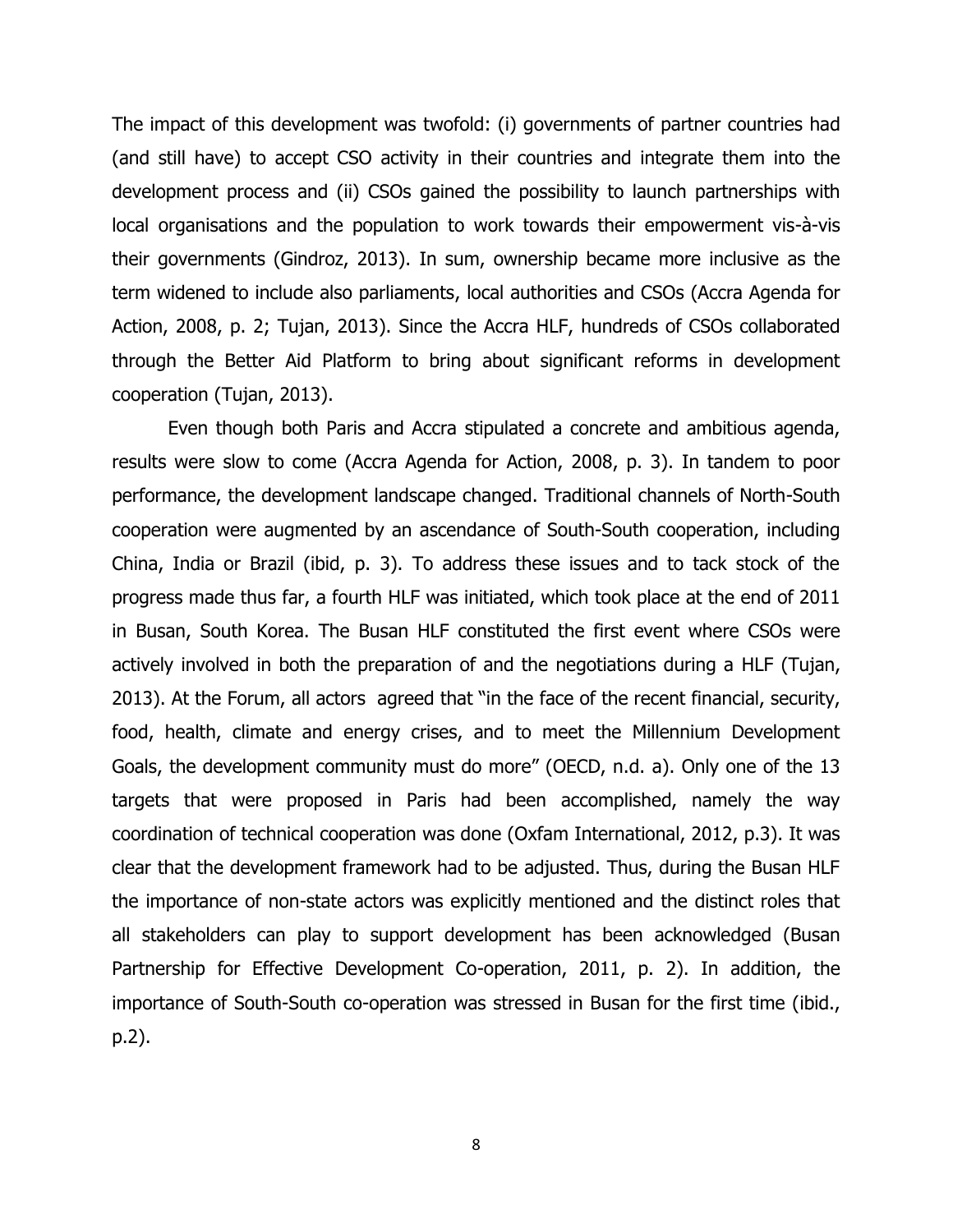Busan spelled out four shared principles, which concurrently form the basis for development cooperation. The principles are:

- 1. Ownership of development priorities by developing countries: Development partnerships need to be administered by developing countries and tailored to country-specific situations and needs.
- 2. Focus on results: Development aid must have a lasting impact on poverty mitigation and inequality reduction, as well as on sustainable development and the enhancement of developing countries' capacities.
- 3. Inclusive development partnerships: Trust, respect and openness as well as the recognition of the roles of all actors are essential for effective partnerships.
- 4. Transparency and accountability to each other: Accountability to citizens, partners, organisations, constituents and shareholders is vital to delivering results. Transparency constitutes the cornerstone for enhanced accountability (ibid., p. 3).

Stating these four principles was a necessity because former recipient countries, such as Brazil, India or China, increasingly function as donors as well. It was hence important to create a level-playing-field regarding aid effectiveness principles for all development actors. Old donors renewed their promise to eventually implement those principles in full and thereby resolve the unfinished aid agenda. Southern providers expressed their willingness to adhere to the principles on a voluntary basis (Oxfam International, 2012, p. 5). While the principles of ownership, results and accountability were already introduced in the Paris Declaration, inclusive partnership and transparency have not been on the agenda pre-Busan – their ascendance represented a new phase in development cooperation (ibid., p. 5). What is more, not only the OECD but also the full UN system supports the Busan Partnership (ibid., p. 4). Conclusively it can be said that Busan shifted the focus from aid effectiveness to a broader concept of development effectiveness, in which the importance of civil society, South-South cooperation, publicprivate partnerships and (local) parliaments is acknowledged. This shift, at least from the viewpoint of the co-chair of BetterAid, Antonio Tujan, is the result of successful lobbying on the account of CSOs (Tujan, 2013).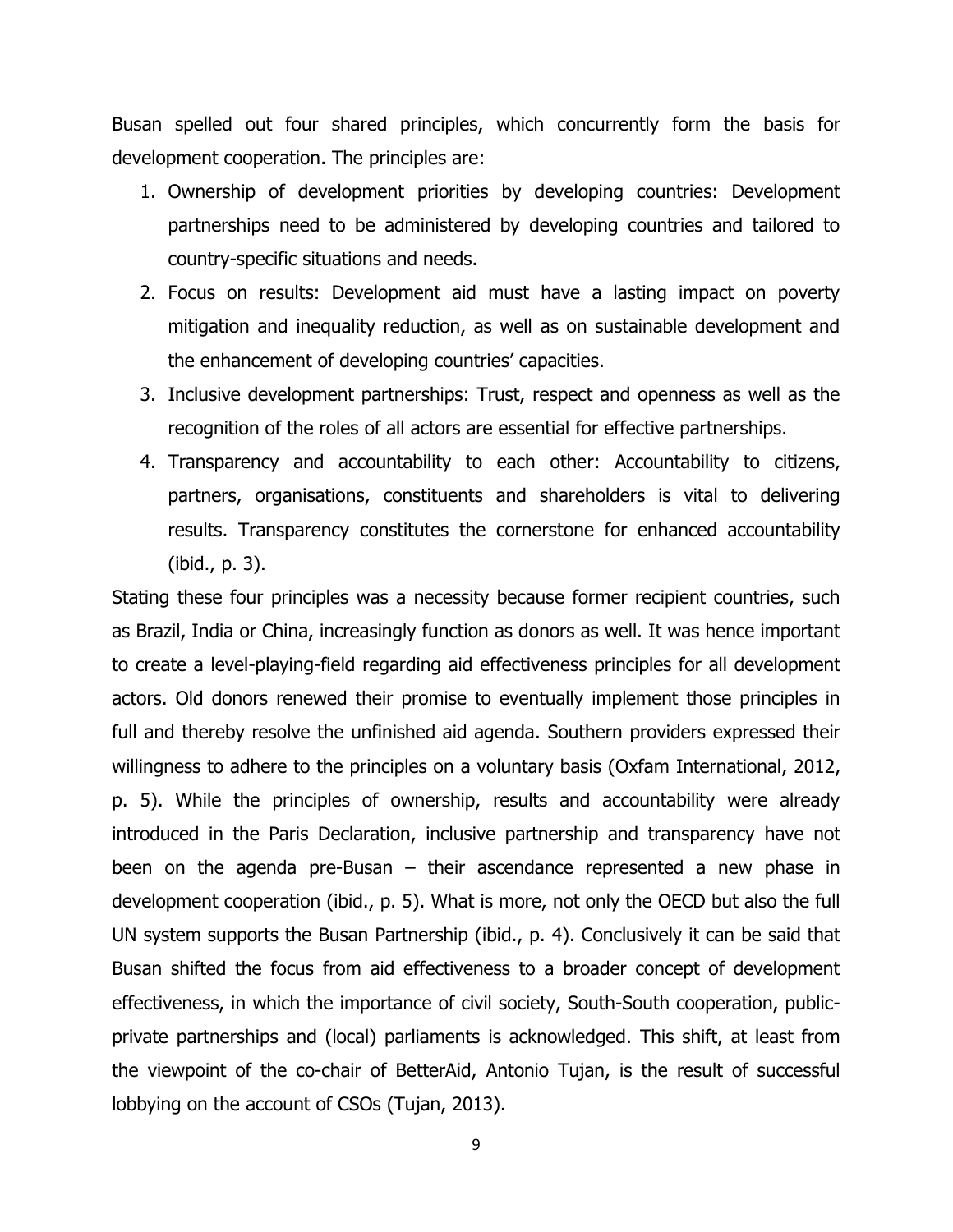The challenge to come now lies in the implementation of commitments made in Busan (Gindroz, 2013; Schneider, 2013). For CSOs this entails the active pursuit of opportunities for engagement of multi-stakeholder spaces at regional, national and global levels (ibid.). However, before the paper turns to these future challenges and implications for the (Swiss) development cooperation, selected CSOs that have been interviewed for this paper will shortly be introduced.

## **2. Introducing Interviewed Civil Society Organisations**

This section addresses those (Swiss) CSOs in the realm of development cooperation that have been interviewed for this paper. It has to be noted that this section is thus neither all-encompassing, nor does it present the only important CSO actors with regards to development cooperation. A variety of CSOs were not responsive to interview requests. Others declined, arguing that they are not sufficiently engaged with the aid effectiveness agenda. Henceforward, only those CSOs that were insightful for this paper are addressed in this section. As the focus of this paper lies on the Swiss development landscape, it follows that the majority of introduced actors are Swiss CSOs.

#### **Alliance Sud**

Alliance Sud (AS) is an alliance of leading Swiss development organisations, which was established in 1969. It has 18 employees at three locations: the head office is located in Berne. Additionally, two regional offices exist in Lausanne and Lugano (Alliance Sud, 2009c). AS represents SWISSAID, Fastenopfer - Swiss Catholic Lenten Fund, Bread for all, Helvetas Swiss Incorporation, Caritas and Interchurch Aid (HEKS). The organisation is supported by Solidar Suisse and Terre des Hommes Suisse (Alliance Sud, 2009b).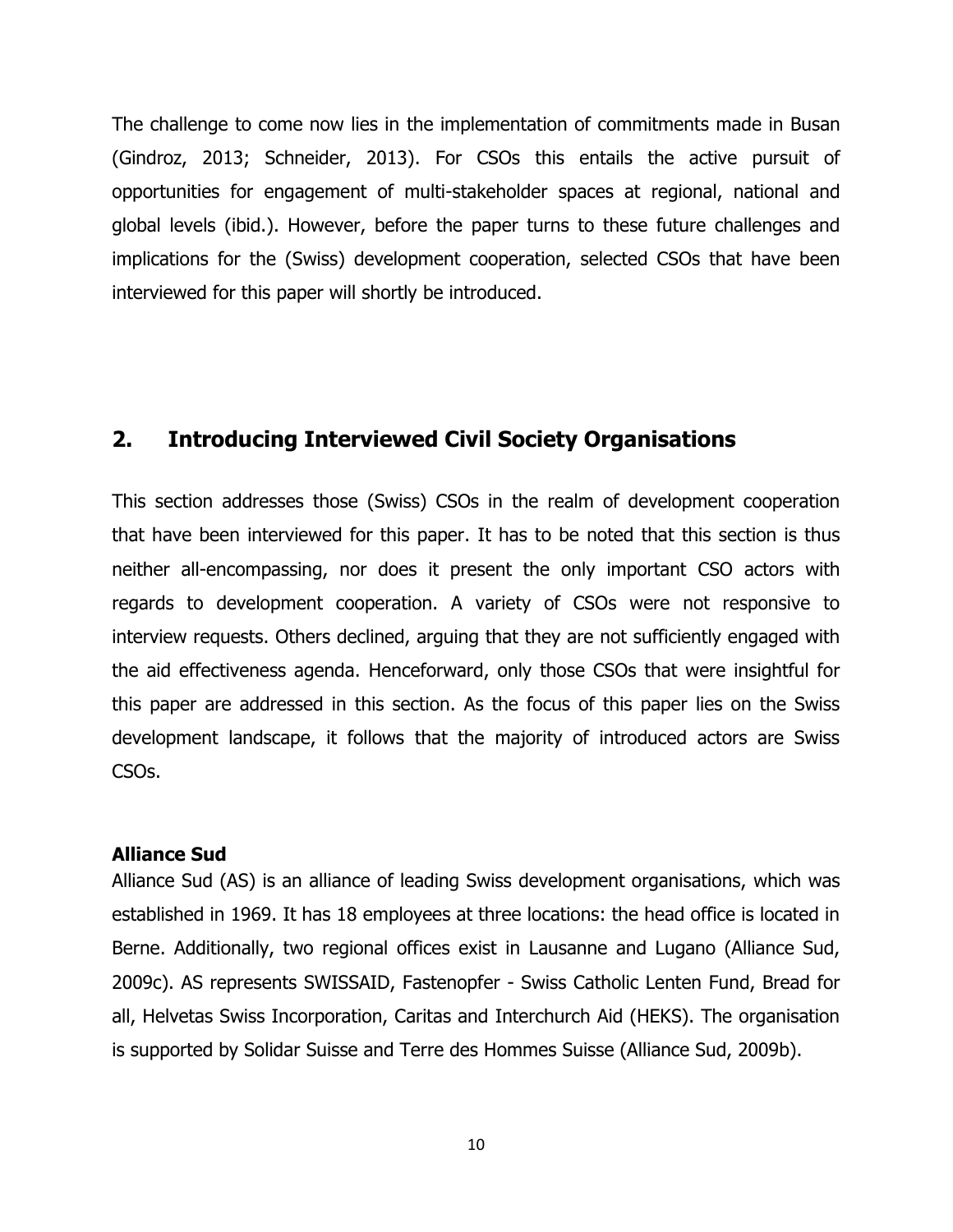AS conducts lobbying for development polices with the aim to shape Swiss policies to the benefit of poor countries and their peoples. Its main goals are sustainable development and a "more just, peaceful and environment-friendly world that offers equal rights and opportunities to all". Core concerns encompass also: (i) reformation of the World Trade Organisation (WTO) to ensure fair trading relations, (ii) debt relief for developing countries, (iii) an encompassing and binding water convention that ensures the right to clean drinking water for all, (iv) new regulations for the international financial markets to prevent further financial crises as well as the taxation of international capital transactions. To achieve these goals, AS monitors Swiss policies in all areas that affect developing countries and formulates alternatives such as bilateral foreign, economic and trade agreements. It also attempts to influence Switzerland's policies in international organisations such as the World Bank (WB), the WTO or the International Monetary Fund (IMF). Moreover, AS engages in public relations in the form of press conferences, meetings and publications (Alliance Sud, 2009a; Alliance Sud, 2004).

In addition, Alliance Sud cooperates with several organisations in Switzerland and abroad. Swiss partners are, for example, the Max Havelaar Foundation, Humanrights.ch, the Swiss section of Amnesty International and the Berne Declaration. Furthermore, on the state level the organisation cooperates with the Swiss Federal Department of Foreign Affairs, the Swiss State Secretariat for Economic Affairs (SECO) and the Swiss Development Cooperation. Lastly, international cooperation's exist inter alia with the Global Call to Action against Poverty (GCAP), Social Watch, International Centre on Trade and Sustainable Development (ICTSD) and DevelopmentPortal.eu<sup>2</sup>. In the following, the six member organisations of AS are shortly introduced individually<sup>3</sup>.

l

<sup>&</sup>lt;sup>2</sup> For a list of all partners visit<http://www.alliancesud.ch/en/about-us/partner-organisations>

 $3$  Please note that from the six AS member organisations only Helvetas, as the largest Swiss CSO, has been interviewed individually (in addition to AS). Information about the other five organisations is provided due to the fact that AS, as the umbrella organisation, represents those CSOs. Thus, it appears instructive to deliver information on these organisations to get an insightful look at the Swiss development landscape as they actually constitute AS.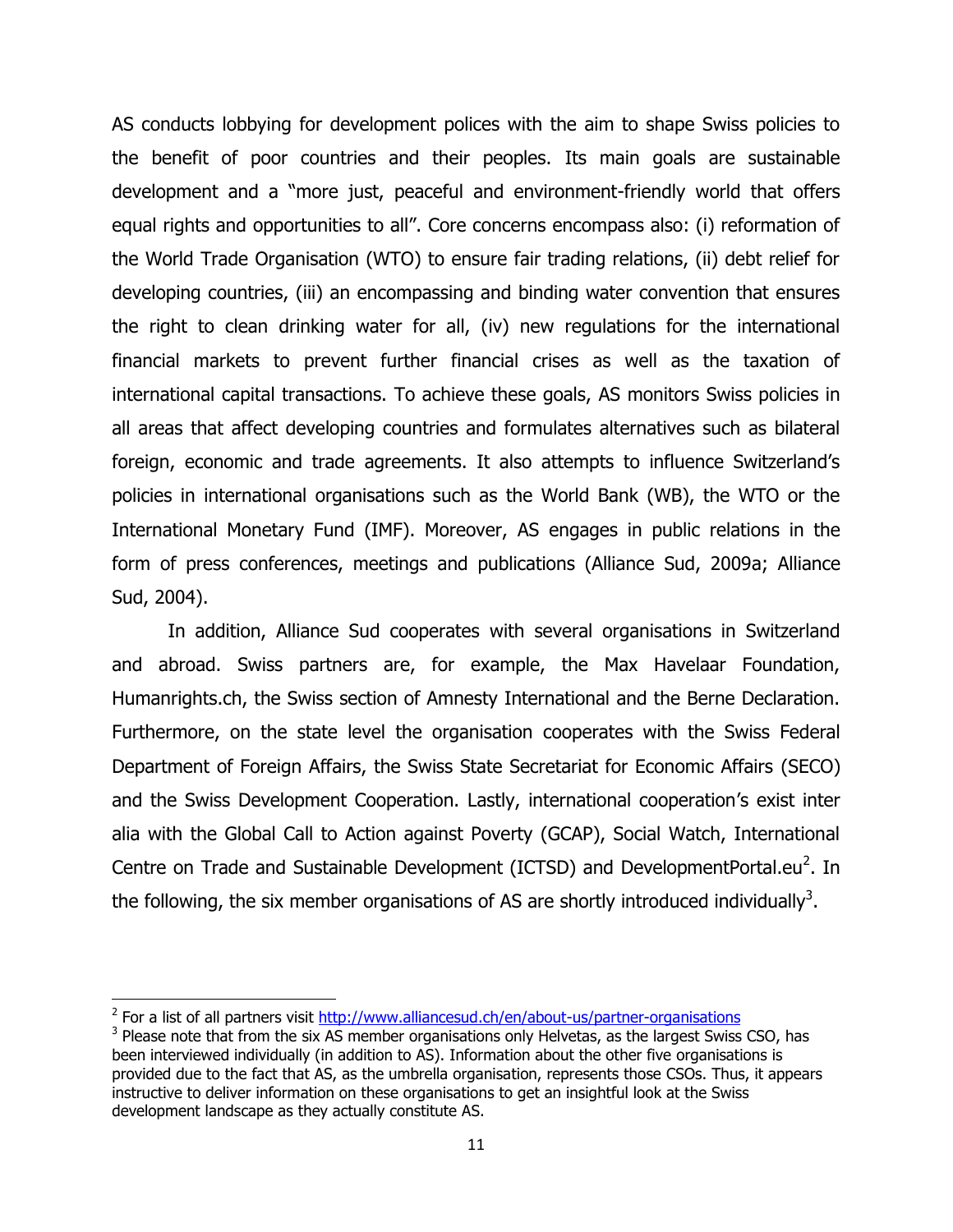#### SWISSAID (AS network)

SWISSAID evolved out of the "Schweizer Spende" an emergency aid providing agency, which was founded in 1947 (SWISSAID, n.d. b). The organisation's operating revenue is approximately CHF 16 million, 36% of which is contributed by the Swiss Agency for Development and Cooperation (SDC) (SWISSAID, n.d. a). SWISSAID aims at preventing hunger, strengthening ecologically sustainable agriculture, securing water supply, focuses on local empowerment of people and gender equality. The organisation has 132 employees worldwide (31 of whom work in Switzerland) who are engaged in Asia (India and Mynamar), Africa (Guinea-Bissau, Niger, Tanzania and Chad) and Latin America (Ecuador, Colombia and Nicaragua). SWISSAID supports "self-help projects" for indigenous population groups by exclusively employing local experts (SWISSAID, n.d. c). In Switzerland, SWISSAID focuses on a sensitisation of society for solidarity. It pressures and supports concrete policy alternatives, such as the Fair Trade movement, and tries to improve the awareness of using natural resources intelligently and carefully (SWISSAID, n.d. d).

#### Fastenopfer - Swiss Catholic Lenten Fund (AS network)

In 1961, Fastenopfer was established by the youth organisation of the Swiss Catholic Church. After it underwent a development process, the organisation became a nongovernmental organisation (NGO) of the Swiss Catholic Church – it nowadays employs approximately 50 people in Lucerne, Lugano and Lausanne (Schweizerische Kirchenzeitung, 2004; Fastenopfer, n.d. b). Fastenopfer is mainly funded from donations and legacies and has a project volume of CHF 20.2 million (Fastenopfer, n.d. b). The Catholic organisation aims at strengthening local village structures and promotes self-empowerment in 14 countries in Africa, Latin America and Asia. Its core concerns centre on faith and justice, food sovereignty and human rights. In Switzerland, Fastenopfer aims at sensitising the Swiss population for disadvantaged countries in the South (Fastenopfer, n.d. a).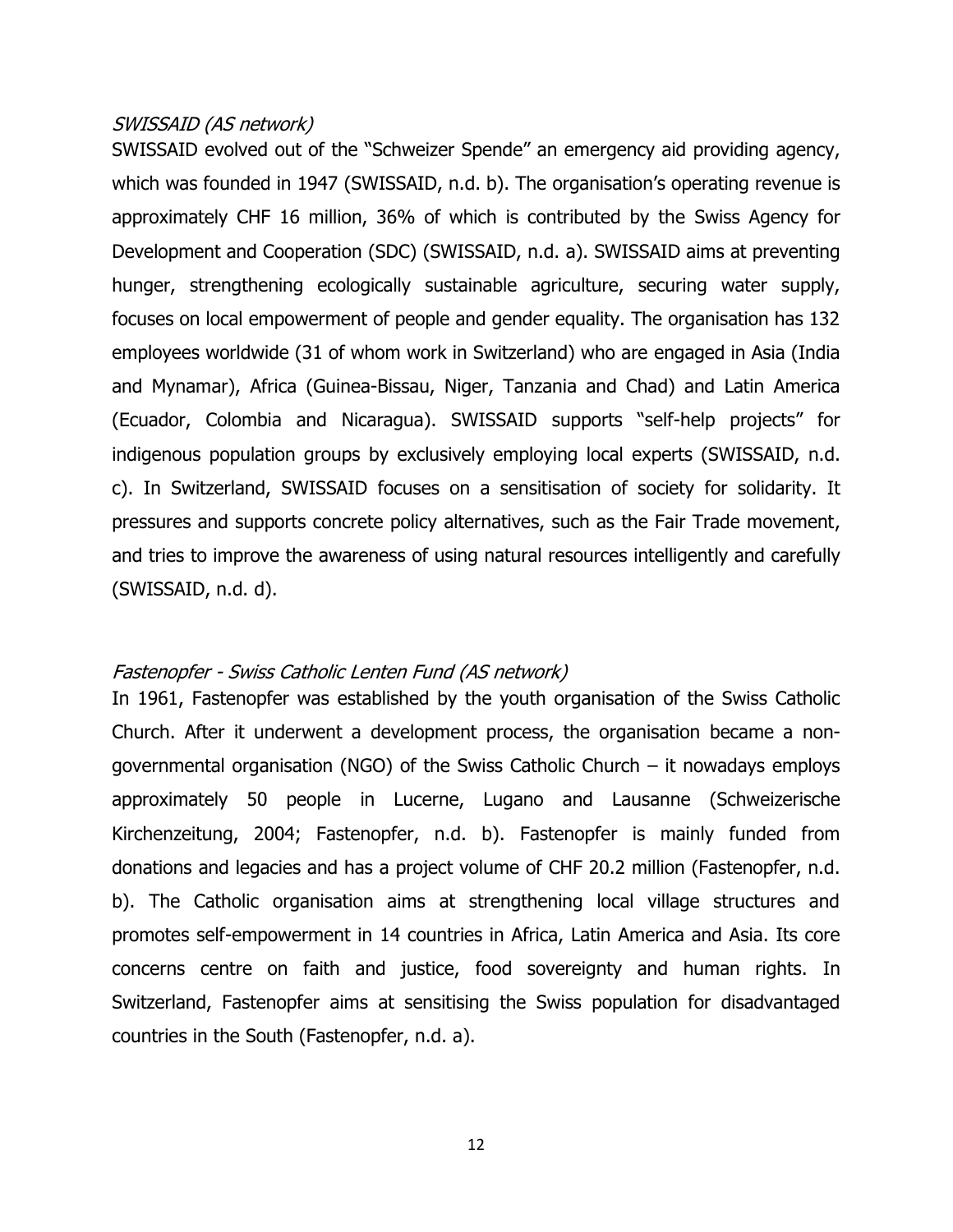#### Bread for all (AS network)

Bread for all is the Development Service of the Protestant Church of Switzerland. The NGO has been founded in 1961 and employs 35 staff in Berne. The annual funding contributions are approximately CHF 17 million (Bread for all, 2010b). Bread for all supports about 350 development projects and programmes in 55 countries in Asia, Africa and Latin America. The organisation aims at empowering people in the South to free themselves from poverty and dependency by supporting projects of different NGOs. It focuses on issues such as civil and political rights, gender equality, education, health, food, environment and peace (Bread for all, 2010a). In Switzerland, Bread for all lobbies governmental authorities, parliaments and the economic sector in order to promote a more equitable and sustainable development framework. It also engages in public sensitisation through its annual ecumenical campaigns (ibid.).

#### Helvetas Swiss Intercooperation (AS network)

The largest Swiss NGO in the field of development cooperation, Helvetas Swiss Intercooperation (hereinafter called "Helvetas"), is the result of a merger of Helvetas and Intercooperation in 2011. Helvetas is organised as an association and employs 140 staff members in Berne, Zurich, Lausanne and Balerna. Helvetas is engaged in 32 countries in Africa, Asia, South America and Eastern Europe and cooperates with 1200 local staffs. (Helvetas, n.d. a). Helvetas' project volume amounts to CHF 110 million. Projects are aimed at disadvantaged people living in rural areas. The organisation offers services in six different fields of development work, such as infrastructure (water and sanitation, water for food, bridges and roads), environment (soils, forests, water and energy), rural economy (food, organic farming and fair trade), education, knowledge and learning, and peace and governance. Besides these core projects, advisory services are offered to local NGOs and governments (Helvetas, n.d. b). In Switzerland, awareness-raising is part of the task portfolio of the organisation, in order to persuade citizens to support development cooperation endeavours as well as to influence development policies in Switzerland (Helvetas, n.d. a).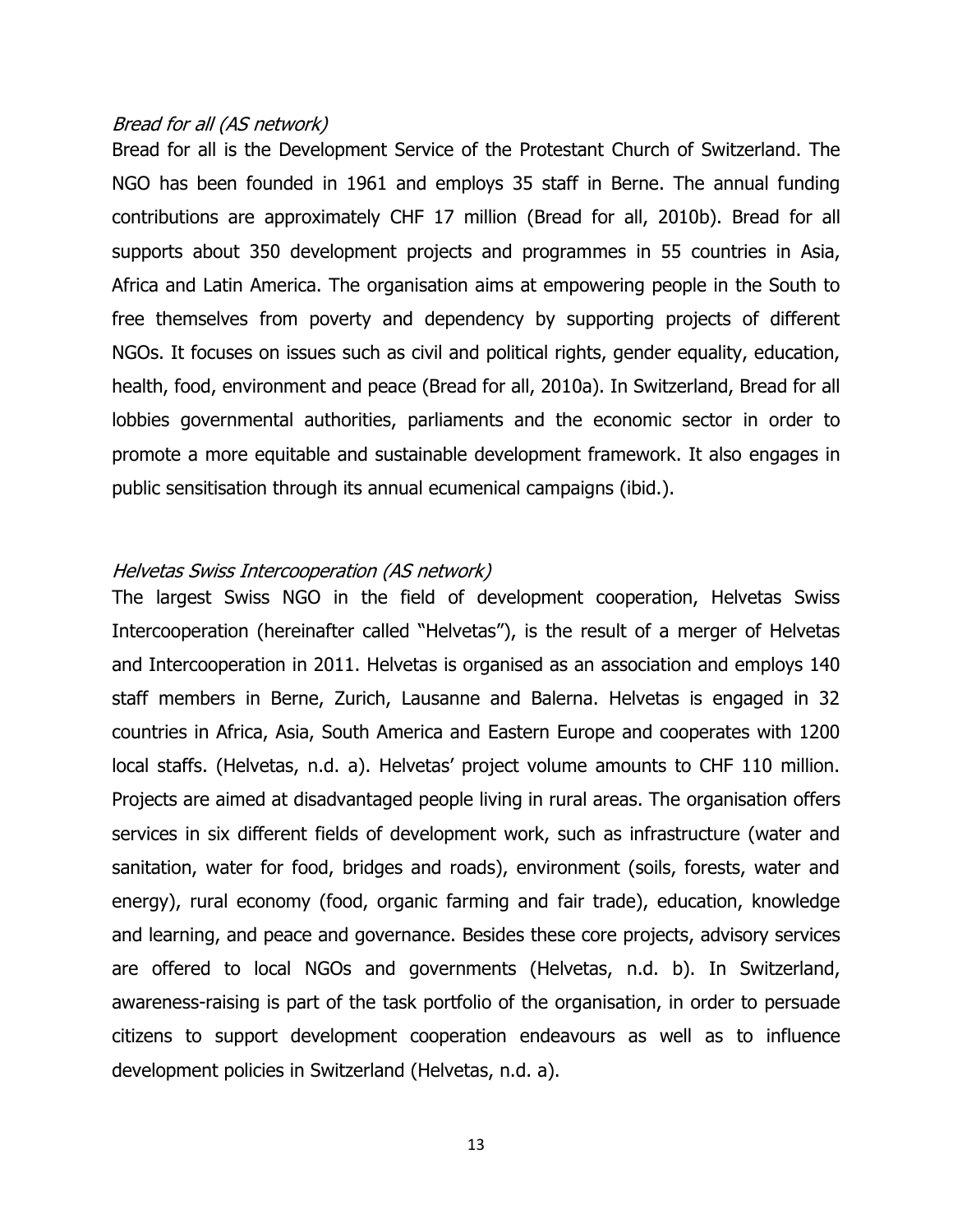#### Caritas Switzerland (AS network)

Established in 1901, Caritas Switzerland belongs to Caritas Internationalis – a network of 162 CSOs which are active in over 200 countries all over the world. It is an independent Catholic aid agency with an annual budget account of around CHF 95 million (Caritas, n.d. a). Solidarity, justice and peace, the respect of peoples' individual rights and their inalienable dignity guide Caritas' work (Caritas, n.d. b). Caritas Switzerland focuses worldwide on empowering disadvantaged people. Focus lies on food security, water supply, human rights, disaster aid, climate protection and disaster prevention (Caritas, 2013b). In Switzerland, Caritas is engaged with issues, such as poverty, integration, asylum and refugees, mountain action and disaster relief. The organisation attempts to integrate weaker groups into the community by means of awareness campaigns, advisory services and cooperation with other CSOs (Caritas, 2013a; Caritas, n.d. b).

#### HEKS - Interchurch Aid (AS network)

HEKS, which stands for Swiss Interchurch Aid, was established by the Swiss Reformed churches in 1946. It served the purpose to support sister churches in war-torn Europe until the organisation shifted its focus from Europe to the world in the 1969s (HEKS, n.d. a). Since 2004, HEKS is organised as a trust with around 240 full-time employees and over 450 part-timers, working in 21 key countries (HEKS, n.d. b). The organisation's project volume accounts for CHF 53,4 million. HEKS follows a mission for "a more humane and a more equitable world" (HEKS, n.d. c). Projects focus on "development of rural communities, the promotion of peace and conflict resolution, interchurch cooperation and humanitarian aid" (HEKS, n.d. b). In Switzerland, the activities of HEKS encompass "social integration, advocacy for asylum seekers, and the socially disadvantaged" by means of legal aid, lobbying, awareness building and language courses (ibid.).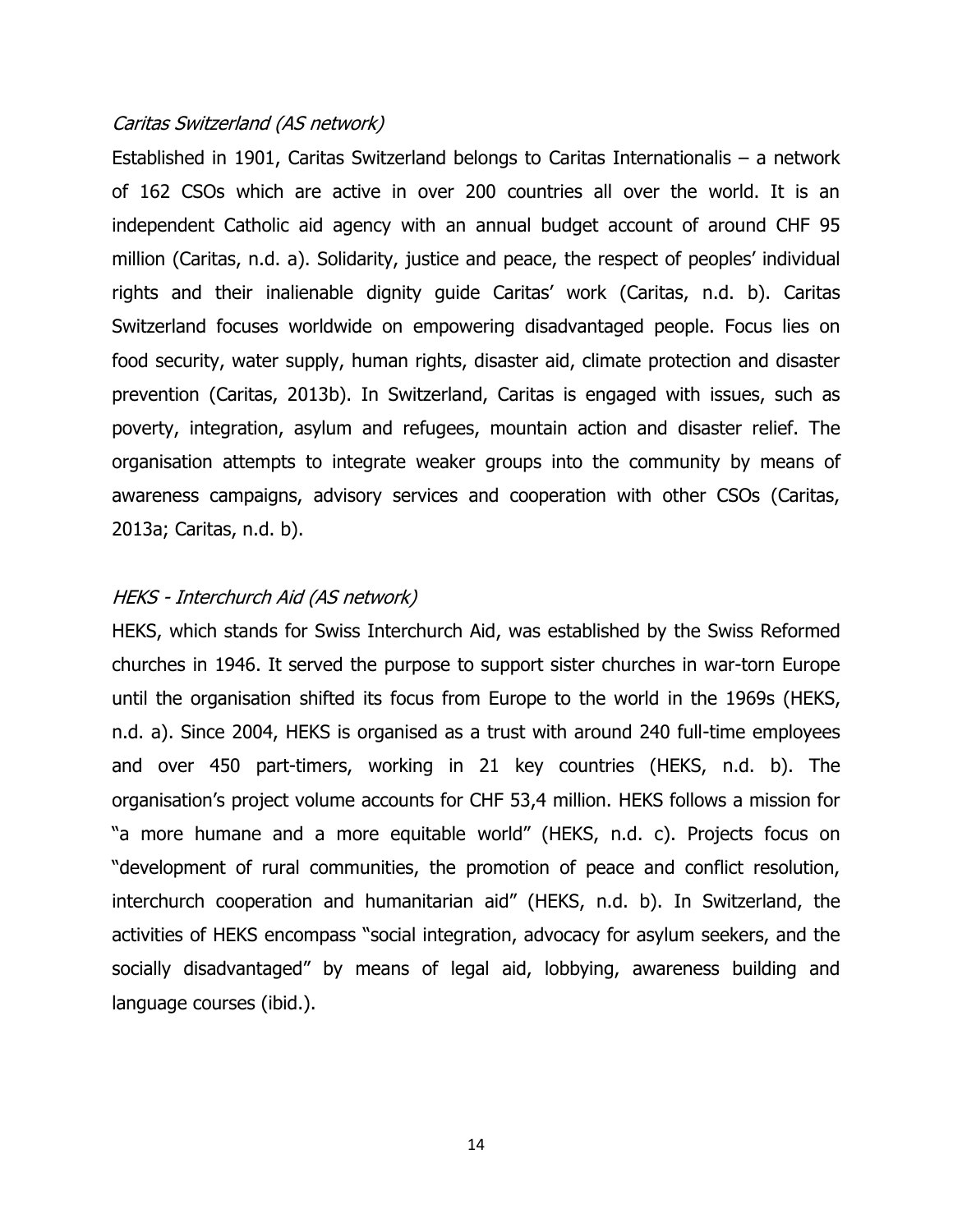#### **Enfants du Monde**

Founded in 1968 and based in Geneva, Enfants du Monde (EDM) is a Swiss NGO with an annual budget of around CHF 4.5 million (Enfants du Monde, 2012; Enfants du Monde, n.d. b). The organisation is active in Burkina Faso, Niger, Bangladesh, Guatemala, El Salvador, Colombia and Haiti with 12 education and health projects benefiting 85'000 children (Enfants du Monde, n.d. a). EDMs goal is to "help and protect disadvantaged children in poor countries by offering them a quality education and access to health services" (Enfants du Monde, n.d. b). The organisation works together with 15 local and international partner organisations such as the World Health Organisation (WHO) or UNICEF, as well as local universities and schools, training teachers and health workers to improve educational and health standards in a sustainable manner (ibid.). In Switzerland, EDM tries to raise awareness among young people about the living conditions in underprivileged countries and how important the access to education and medical care is. To this end, exhibitions, events, educational programmes and networking activities are offered (ibid.).

#### **Better Aid**

Launched in 2008, Better Aid comprises over 700 CSOs worldwide that are engaged in development issues. The umbrella organisation challenged the aid effectiveness agenda and advocated a more encompassing agenda focusing on development effectiveness (which was finally acknowledged in the Busan HLF). Better Aid is an open platform that coordinates many CSO activities. It was actively engaged in the preparation process of CSOs in the lead up to the Busan HLF (i.e. in the form of monitoring, consultations and studies). Participating CSOs strive to "deepen aid and development effectiveness" (Better Aid, n.d.). To this end, Better Aid issued position and policy papers and promoted their messages both nationally and internationally (ibid.). The organisation is managed by the Better Aid Coordinating Group (BACG), which consists of 35 CSOs – divided into working groups –, two co-chairs (Antonio Tujan and Mayra Moro-coco) and a facilitation group of five (Tujan, 2012).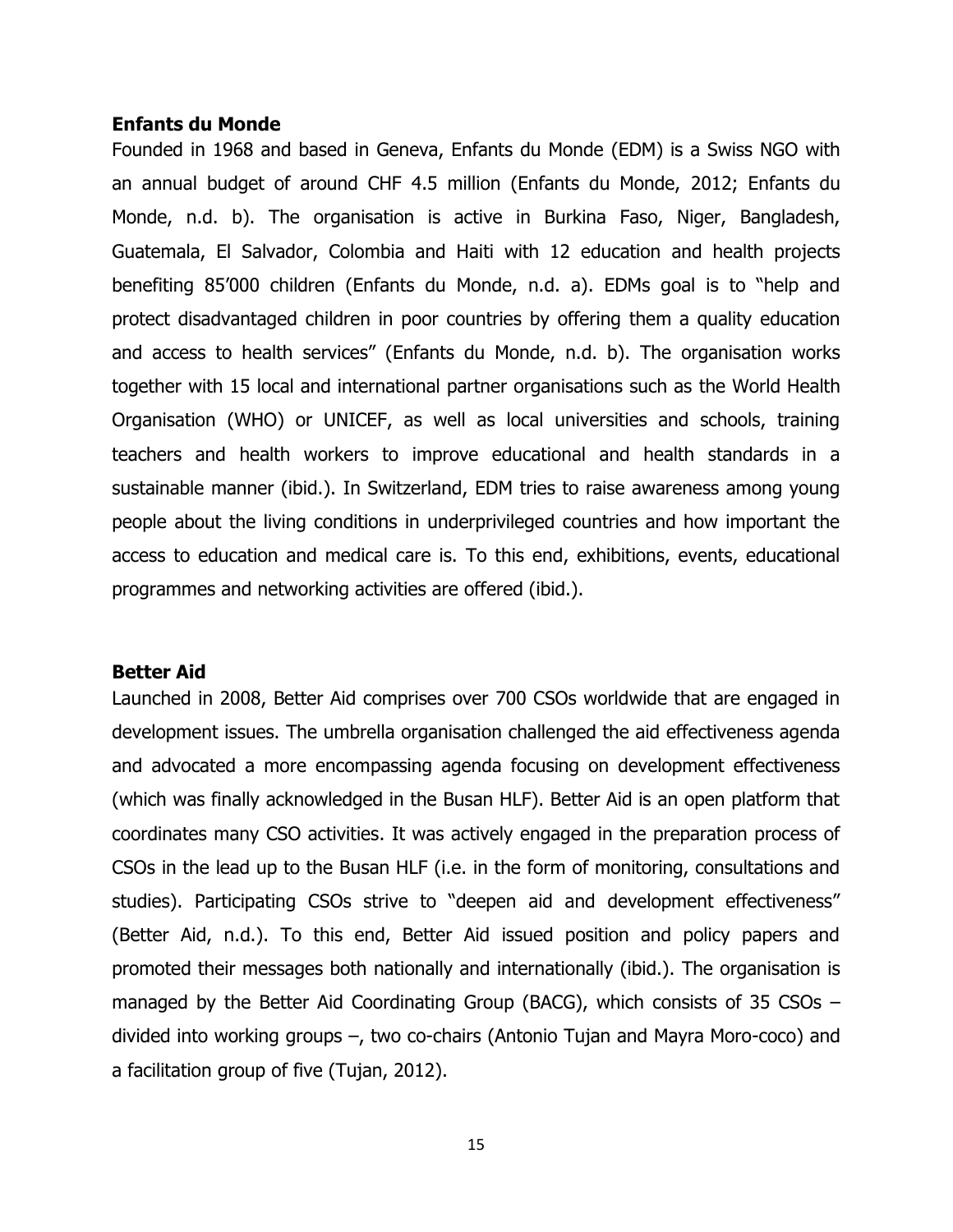In December 2012, Better Aid announced its dissolution due to the agreement that a new open platform<sup>4</sup> for development effectiveness will be created, which brings "together other platforms and CSOs initiatives, most especially the Open Forum" (the Open Forum will discussed in detailed in the next section of this paper) (ibid.).

After the provision of background information on interviewed CSOs, the paper now turns to the Open Forum and post-Busan CSO integration. Major accounts of this section are based on the insights gained during conducted interviews – henceforth the necessity of having firstly introduced these interview partners.

## **3. Civil Society Engagement in the Development Cooperation**

#### **The Open Forum for CSO Development Effectiveness**

l

The OECD defines civil society organisations as "the multitude of associations around which society voluntarily organises itself and which represent a wide range of interests and ties. These can include community-based organisations, indigenous peoples' organisations and non-government organisations" (OECD, 2007). In light of the scope of this paper, major focus with regard to CSOs will lie on non-governmental organisations (NGOs). This narrowing down is justifiable as NGOs indeed form major part of the whole CSO body (Krut, 1997, p. 11)<sup>5</sup>.

According to the Union of International Associations, NGOs increased in number from 985 in 1956 to over 27,000 in 2005. Even though these numbers only reflect the amount of international NGOs, it clearly displays a general trend (Reimann, 2006, p. 45).

<sup>&</sup>lt;sup>4</sup> The new, Post-Busan, platform, called CSO Partnership for Development Effectiveness (CPDE), combines Better Aid and the Open Forum for CSO Development Effectiveness under one roof. It aims to unite CSOs from all over the world on the issue of development effectiveness in the wake of the commitments expressed at the Busan HLF (Moro-coco, 2012).

<sup>&</sup>lt;sup>5</sup> Sometimes these terms are even used interchangeably. However, it is not the aim of this work to enter the debate centring about the definition of these terms (Krut, 1997, p. 11).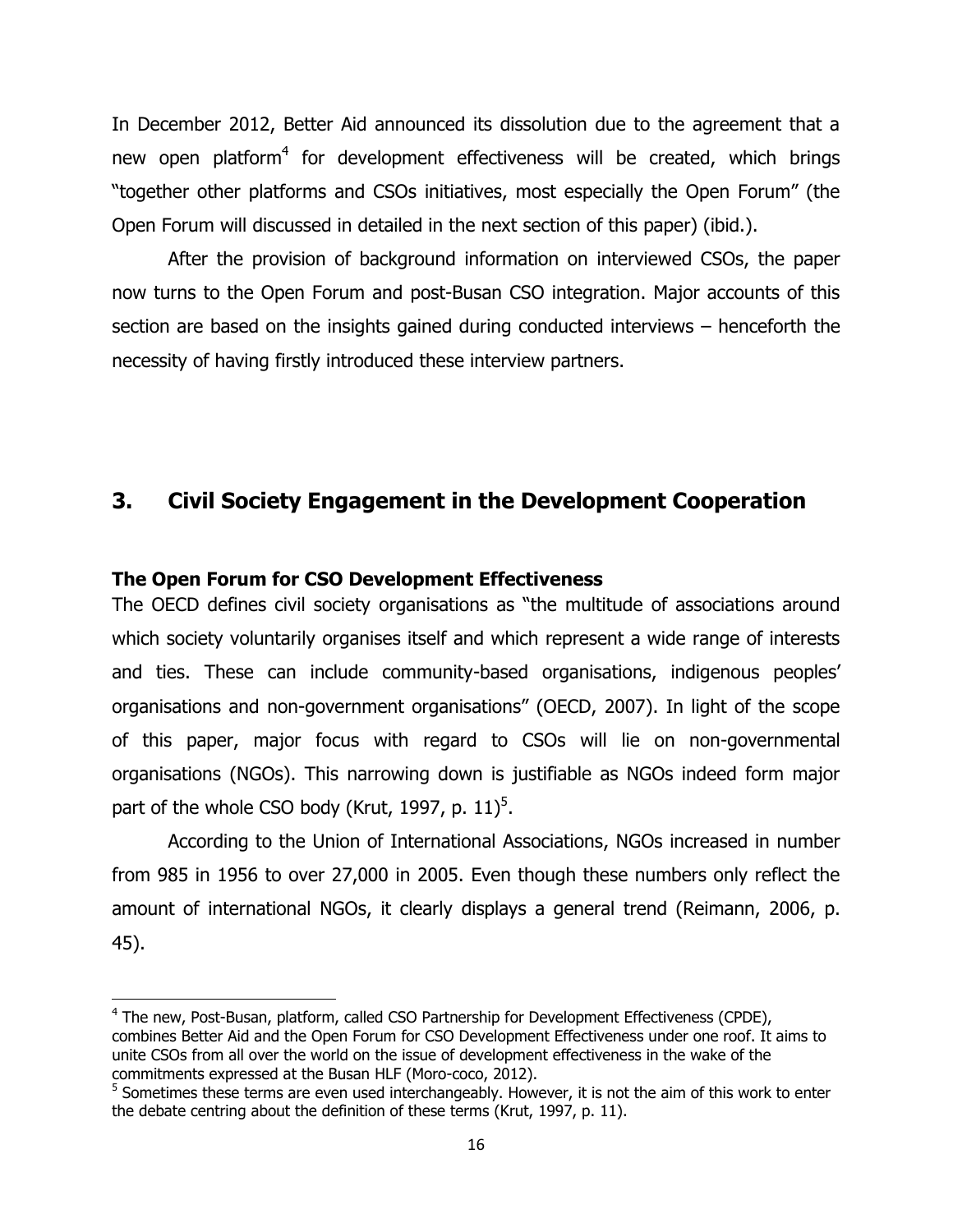Due to the sheer number of NGOs/CSOs, it does not come as a surprise that umbrella organisations, attempting to coordinate and unite the work of individual CSOs, were created. On the international level, the most prominent and influential CSO formation is the Open Forum for CSO Development Effectiveness (hereinafter called "the Open Forum"). Established in 2008, it was created as a reaction to the exclusion of CSOs in the Paris Declaration. The Open Forum roots in the temporary ad-hoc Advisory Group on Civil Society and Aid Effectiveness, whose aim it was to create a formal link between CSOs and the OECD (and thus the High Level Forums). This ad-hoc body triggered the formulation of a common understanding and recognition of CSOs as part of the international development system. The Advisory Group was initiated by the BACG, which is currently co-chaired by Antonio Tujan. In 2008, the Advisory Group, due to the peculiarity and uniqueness of CSOs as development actors, expressed the necessity of the establishment of a permanent body that represents and coordinates development efforts of CSOs. As a result, over 70 CSO representatives decided in Paris to create the Open Forum to develop a suitable CSO effectiveness framework.

Under the supervision of this Open Forum, and in consultation with thousands of CSO representatives, the so-called Istanbul Principles were developed. They form the basis for the development effectiveness of CSOs. These eight principles are:

- 1. Respect and promote human rights and social justice
- 2. Embody gender equality and equity while promoting women and girls' rights
- 3. Focus on people's empowerment, democratic ownership and participation
- 4. Promote Environmental Sustainability
- 5. Practice transparency and accountability
- 6. Pursue equitable partnerships and solidarity
- 7. Create and share knowledge and commit to mutual learning
- 8. Commit to realising positive sustainable change (Open Forum for CSO Development Effectiveness, 2010).

During a second meeting of the Open Forum Global Assembly, which took place in Siem Reap, Cambodia in 2011, the International Framework for CSO development effectiveness was endorsed.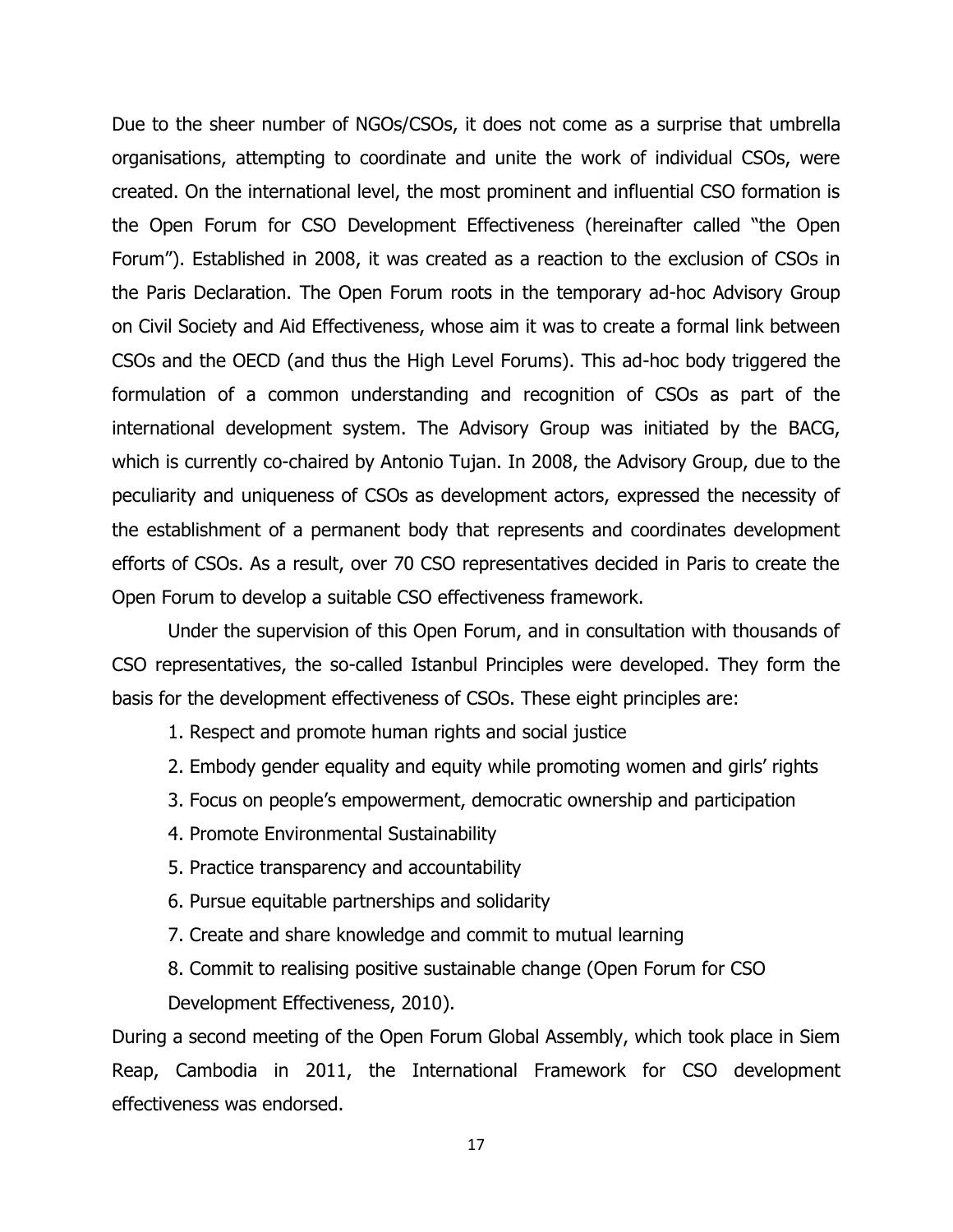This political document, on the one hand, supplements and complements the Istanbul Principles and, on the other hand, communicates the need for an enabling environment for all development actors. The International Framework also constituted the heart of the joint CSO strategy at the Fourth HLF in Busan (Open Forum for CSO Development Effectiveness, n.d.). Concurrently, the Open Forum triggers the implementation of the Busan commitments, including the Istanbul Principles and the Siem Reap Framework. In this process, it will also take governments and international development partners into account (Tujan, 2013).

## **Civil Society Criticism and Improvement Suggestions for the Busan Partnership**

Even though paragraph 22 of the Busan Partnership states that "CSOs play a vital role in … shaping development policies and partnerships, and in overseeing their implementation", CSOs are not completely satisfied with the outcomes of the Fourth HLF (Busan Partnership for Effective Development Co-operation, 2011, p. 6). Firstly, it is criticised that the Busan Partnership, due to the absence of strict timelines and targets to overwork the unfinished agenda, is not concrete enough (Open Forum for CSO Development Effectiveness, 2012, p. 1).

Secondly, Nina Schneider from AS stressed that the engagement of the private sector (as well as the BRICS $<sup>6</sup>$ ), limits the possibilities for CSOs and even results in</sup> ambivalence vis-à-vis development effectiveness. The reason for this is the different approach of these actors (i.e. they focus more on profitability and economic growth and less on humanitarian aspects) (Schneider, 2013). Thus, the Open Forum demands that the private sector should have the duty to contribute to development outcomes (Open Forum for CSO Development Effectiveness, 2012, p. 1).

Thirdly, and in a similar vein, the engagement of the BRICS on the donor side also shifted the angle of the international community's main driver for development from human rights to growth (ibid.).

 $\overline{\phantom{a}}$ 

<sup>&</sup>lt;sup>6</sup> Brazil, Russia, India, China and South Africa, formerly on the recipient side of development aid, become increasingly more important as donors.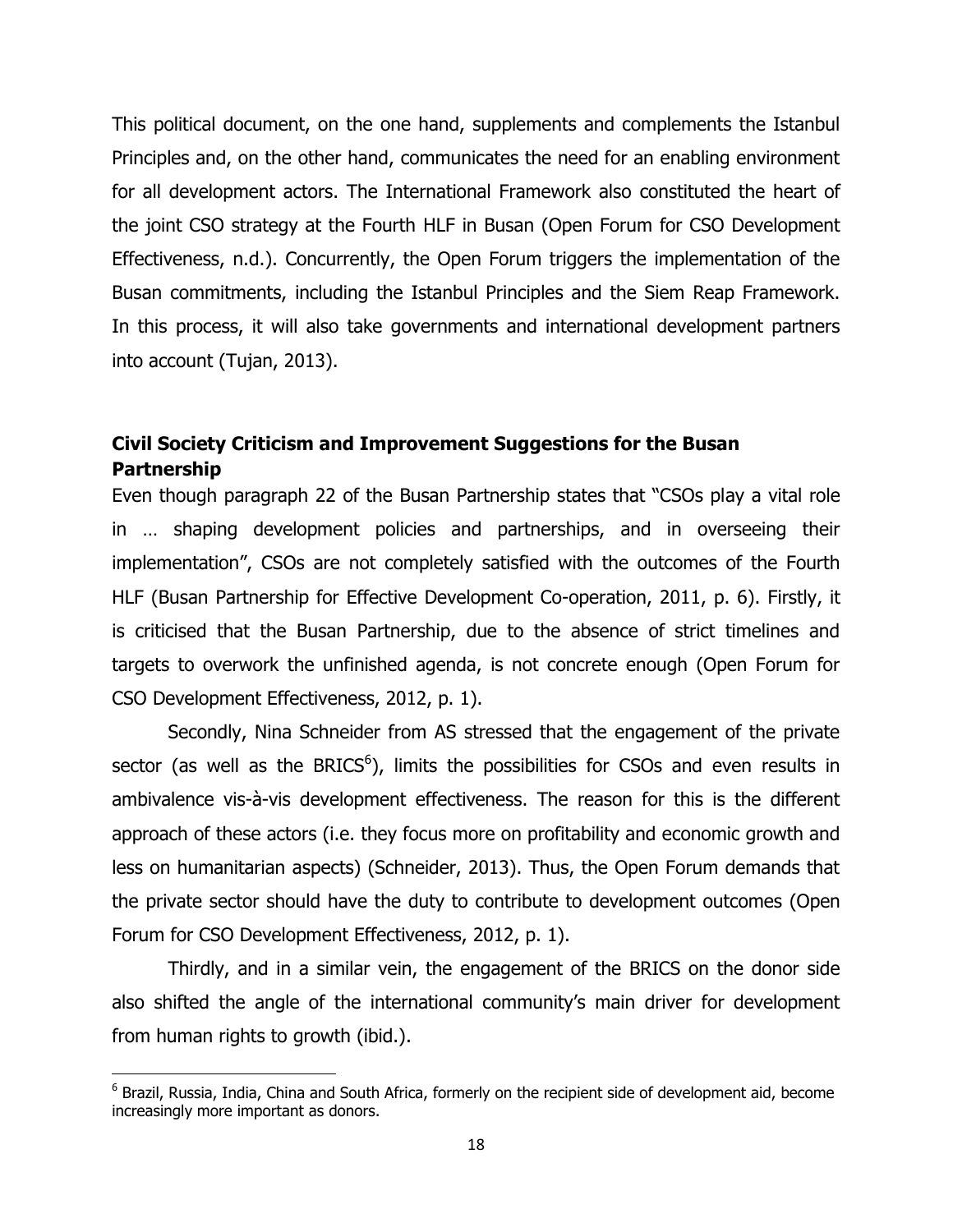Anne-Sophie Gindroz states that the development from Accra to Busan can henceforth even be considered to be a step back (at least with regards to human rights). Among the new (southern) donors, the principle of non-interference exists. Consequently, they aim to avoid tackling the issue of human rights (especially because some of the new donors themselves are not too sensible with their citizens' rights either). Instead, the southern donors focus on economic or business development (Gindroz, 2013).

Fourthly, a general concern exists that the Busan commitment to create an enabling environment for CSOs will not result in an accountability framework through which CSOs can tangibly act against government abuse of freedoms (Open Forum for CSO Development Effectiveness, 2012, p. 1). Carlo Santarelli, secretary general of EDM, for example also criticises that in many partner countries neither his organisation, nor any other CSOs are credibly taken into account by local governments (Santarelli, 2013).

Lastly, the Open Forum is concerned about the decision during the Busan HLF to postpone the implementation of an accountability framework for agreed commitments. CSOs demand an ambitious monitoring framework as well as country indicators in order to ensure that all actors fulfil their commitments (ibid.). This short overview shows that CSOs are not completely convinced by the Busan outcomes and that much (more) has to be done to ensure the smooth and effective integration of CSOs in the international development community. That CSOs are not everywhere integrated to a sufficient degree is also backed by a report from the OECD, which will be introduced below.

#### **Cooperation between States and Civil Society Organisations**

In its monitoring paper "Progress in implementing the Paris Declaration", the OECD (2011) postulates that the extent to which CSOs are integrated in development policy processes in partner countries is diverse (OECD, 2011, p. 35). Evidence is based on the replies to an optional survey module on inclusive ownership with 14 respondents. While, for example, in Nepal, Mali or Togo CSOs where integrated into the development process to a large extent, in other countries CSOs "were not invited to consultations, or they felt that their contributions were disregarded" (ibid., p. 35).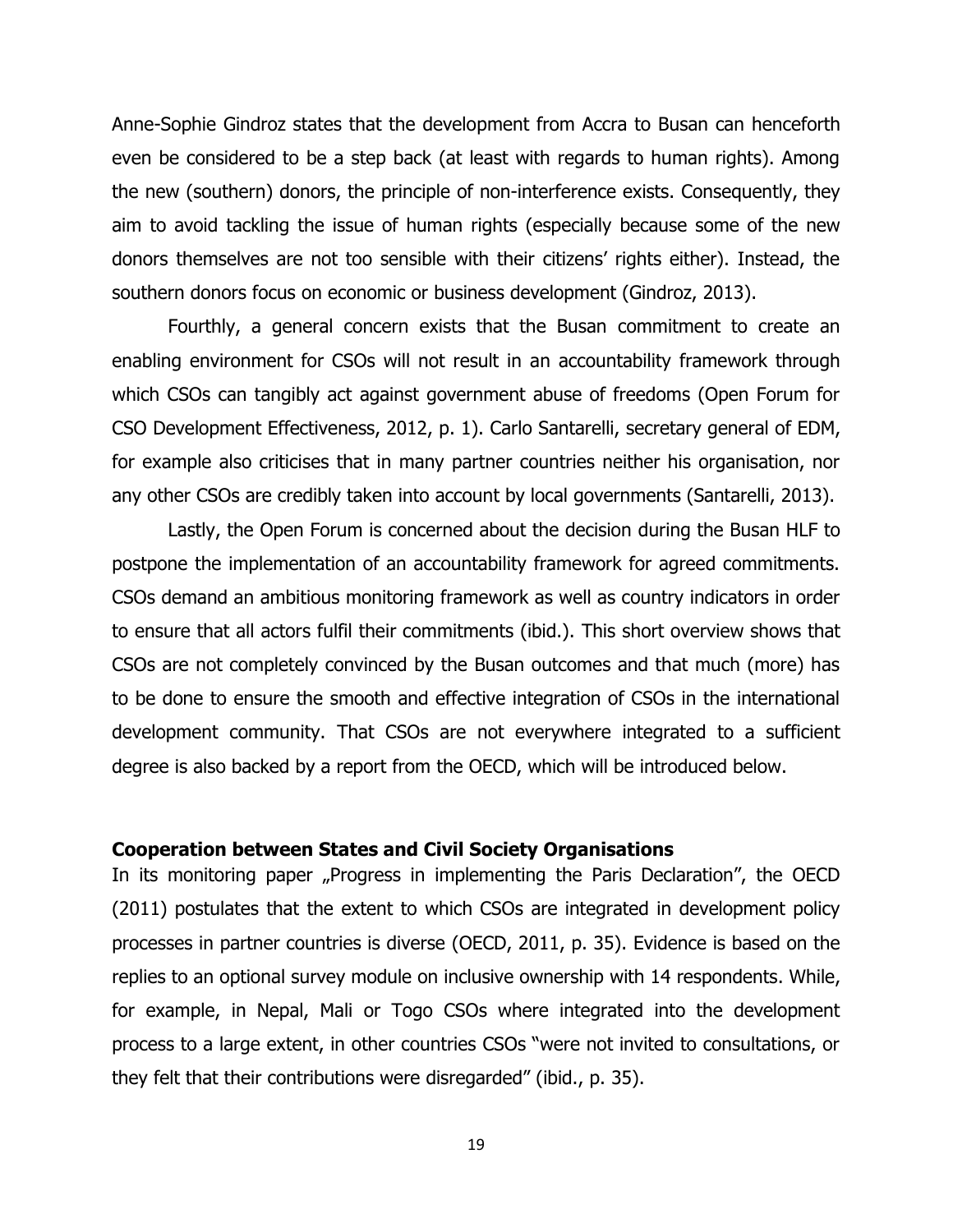This is also backed by the interviewees of this paper. Santarelli mentions that the integration of CSOs is highly contextual. While it works fairly well in some countries, the Busan commitments did not bring about any changes for CSOs in others (e.g. Bangladesh) (Santarelli, 2013). Moreover, in a variety of cases, CSOs lack sufficient resources or efficient governance in order to actively participate in the development process. However, in general there is a positive trend towards deeper integration of CSOs: Respondents in six countries maintained that CSO "participation in the national development strategy is now stronger than in the past, and only one considered that it is becoming weaker" (OECD, 2011, p. 35). Even though, the sample was limited in size (and on a voluntary basis), the OECD stipulates that other sources tend to confirm this mixed picture of progress (see e.g. Meja, 2011 or Pereira, 2011) (ibid., p. 36).

The extent of CSO involvement does not only differ among countries, but also between sectors. While improvements in the engagement of CSOs in the realm of health, agriculture or education can be noted, "several studies and reports express concerns about a tendency in some countries to limit space for CSOs … who monitor government development policies and practices, seek to influence these policies, or defend human rights" (for detailed results see e.g. Act Alliance, 2011 or Tiwana and Belay, 2010) (ibid., p. 36). In summary, evidence shows that results regarding the creation of an enabling environment for CSOs are mixed. In many cases CSOs are not adequately funded and sometimes their access to the development process is even actively blocked by governments. However, successful contribution of CSOs to development processes is key in resolving the unfinished agenda. This is especially true with regards to ownership. As a next step, the paper will thus turn to this issue in order to exemplify the inevitability of CSOs regarding the ownership principle. In this regard, mutual accountability and the use of country systems will also be illuminated as they serve as vital building blocks for country (or democratic) ownership.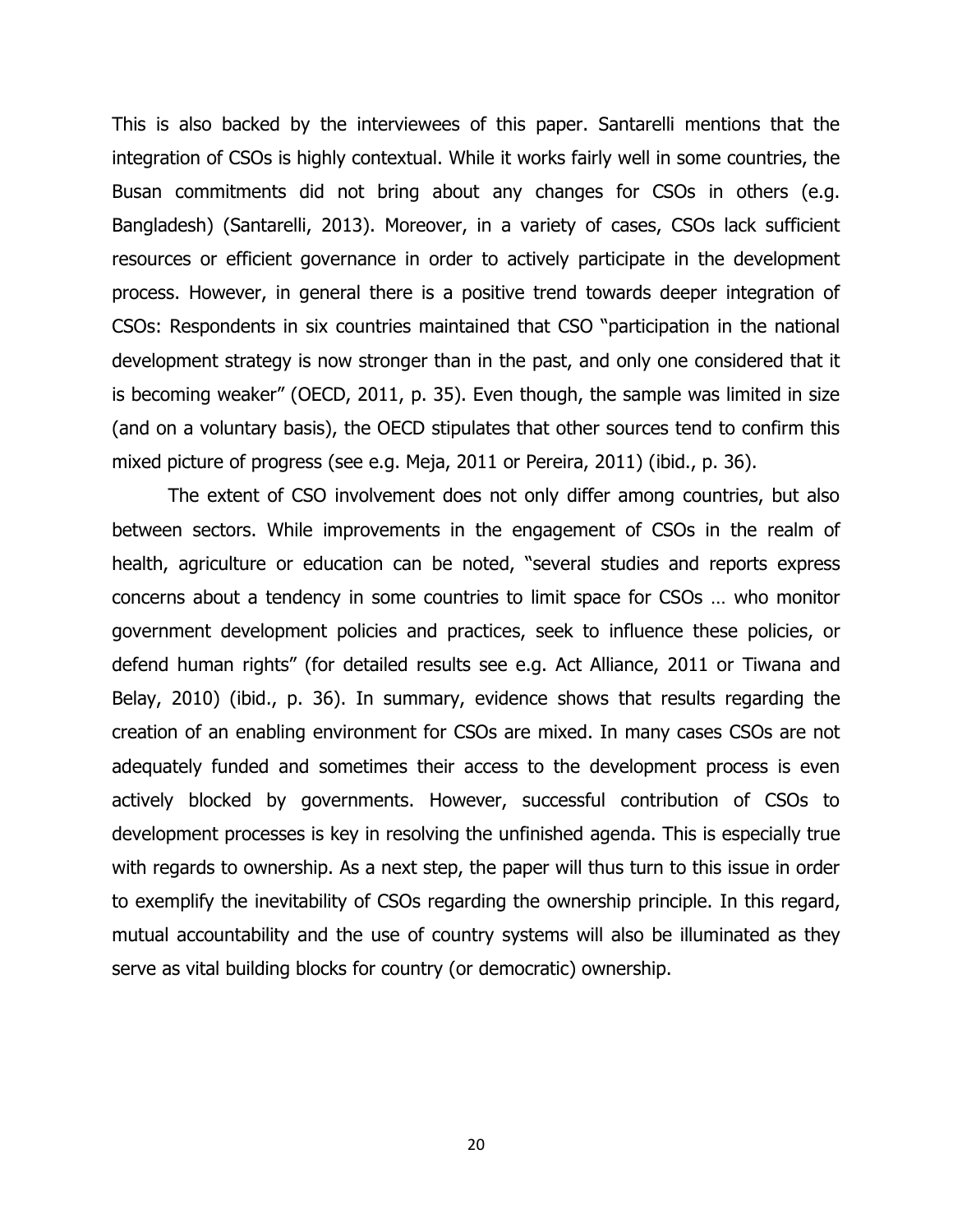## **4. Enhancing Development Effectiveness**

#### **The Ownership Principle**

 $\overline{\phantom{a}}$ 

In Paris, ownership was placed on the effectiveness agenda for the first time. The intention was to include government leadership, respectively national development agendas and policies, to foster self-induced and committed development endeavours (OECD, 2009b, p.33). With the HLF of Accra, the term ownership was concretised and has been made more inclusive by adding a democratic dimension involving parliaments and other entities such as citizens and CSOs into the process – the so-called country or democratic ownership evolved<sup>7</sup> (Gindroz, 2013; Schneider, 2013). In the preparation process of the HLF4 in Busan, critical voices demanded Accra commitments to be articulated more precisely by defining clear objectives and indicators to analyse parliamentary and CSO participation, in order to strengthen democratic ownership (EDD, 2011). It is in this light, that the importance of democratic ownership has been spelled out in Busan by agreeing that governments, parliaments, citizens and CSOs should shape the development agenda by strengthening the principle of democratic ownership.

The practical implementation of pursuing the concept of ownership implies that donors do not pursue their own agendas but instead focus on supporting and strengthening the development agenda that has been developed in and by the partner country (in conjunction with local parliaments, CSOs, citizens and other important domestic development actors) (Gindroz, 2013). A recent study by European Development Days (EDD) $^8$  states that only 2% of received monetary aid flows pass through parliamentarian processes (EDD, 2011). Schneider states that the discussion about democratic ownership is controversial and ambiguous. On the one hand, principles are in place and stipulated for but, on the other hand, the behaviour of influential states and organisations is diverse.

 $<sup>7</sup>$  Note that governments mainly speak about country ownership, while CSOs prefer the term democratic</sup> ownership.

<sup>&</sup>lt;sup>8</sup> EDD, organised by the European Commission, is Europe's main forum on international affairs and development cooperation (EDD, n.d.).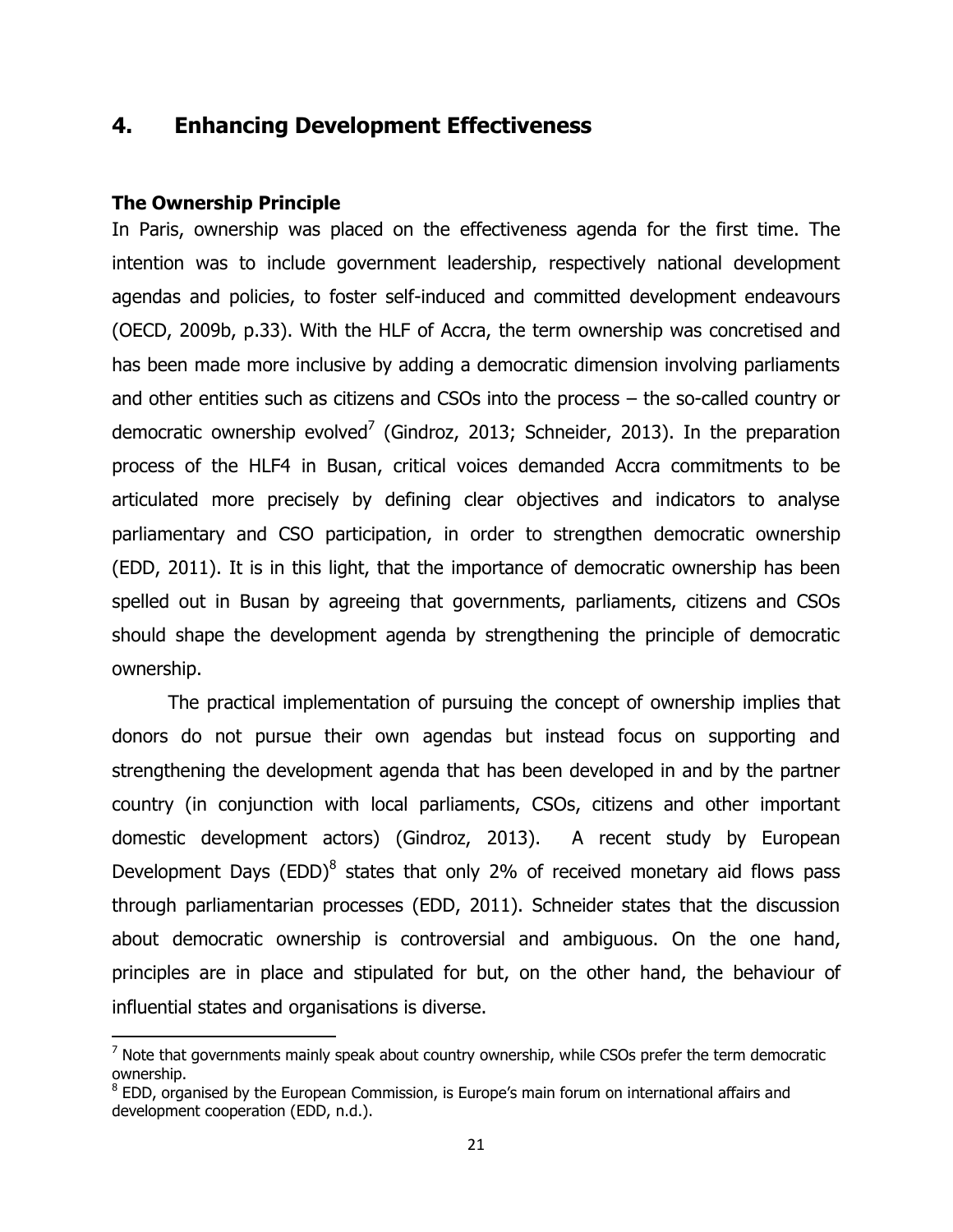As long as influential international organisations, such as the IMF or the WB, base their development commitments on conditionality, democratic ownership cannot be attained (Schneider, 2013). The plane fact that democratic ownership is not yet fully implemented bears strong implications for donors, governments, parliaments and CSOs:

Donors still attempt to pursue their own agendas and priorities by tying provided aid to conditions, thereby serving their own interests rather than the partner country in question (Schneider, 2013). In practice, donors follow a strategy of influencing partner countries via the provision of technical assistance in implementation processes or expertise. Firstly, the provision of expertise itself stands in contrast with the idea of democratic ownership due to the endowment of Western "experts" within the partner countries. Often these experts are biased in favour of their employers (i.e. the donor country) (Gindroz, 2013; Schneider, 2013). Secondly, donors try to bypass local parliaments simply by addressing governmental ministries or large NGOs directly and asking them to implement their (the donor's) strategies. The reasons why donors undermine the ownership principle are manifold. Among others, concerns of losing influence in a partner country or mistrust in local institutional frameworks (e.g. fear of corruption) are decisive factors. To overcome these issues of undermining the partner's agenda, paradigmatic shifts in the North have to take place – aid has to become more transparent and predictable (EDD, 2011). To stimulate such a paradigmatic shift, interactions and dialogue with local governments has to be facilitated (Schneider, 2013; Santarelli, 2013). Additionally, partners' country systems and institutions have to be strengthened to overcome donor concerns inter alia with regards to corruption. To this end, parliaments and the civil society have to be integrated into decision-making processes. This way, checks and balances will be created – thus, strengthening the principle of mutual accountability is essential in this regard (OECD, 2009a, p.35; Schneider, 2013).

The enhanced and more inclusive position for CSOs and parliaments, fostered by the evolvement of the ownership principle, leads to more sustainable development outcomes but it also implies tasks and obligations for these "new actors" (Pereira, 2011, p.3).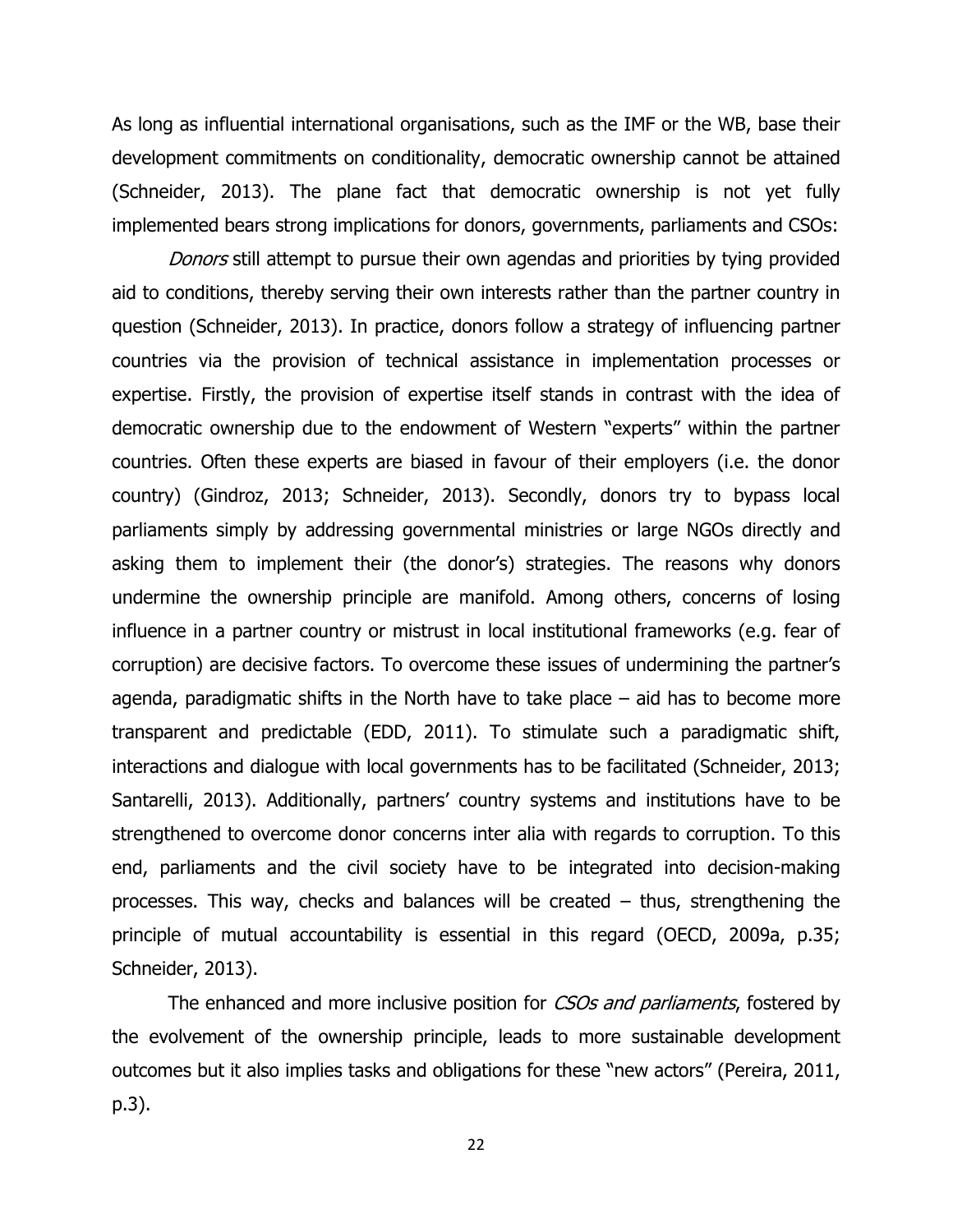By way of exemplification, CSOs must ensure that they effectively fulfil their role as interlocutor for the impoverished and marginalised sectors of society in order to achieve true democratic ownership (in cooperation with local parliaments) (Tujan, 2013). In this regard, information has to be made accessible to all people and in the appropriate languages. People have to be informed, in order to be able to participate in decisionmaking processes (Gindroz, 2013). It is also essential that CSOs and parliaments observe accountability and the participation process (Santarelli, 2013). In this respect, it is important that CSOs themselves struggle to broaden their scope of action – otherwise, if it is imposed from above, sustainability is not guaranteed. Context matters in this regard as CSOs have to develop national dynamics, which are adapted to local contexts in order to have an impact (Specker, 2013). Yet, as elaborately discussed above, CSOs and parliaments often lack capacities to pursue and contribute meaningfully to these tasks (Pereira, 2011, p.4f.). Thus, Santarelli for example demands that CSOs from the North should support CSOs from the South in the form of subsidies. Yet, sometimes there is no freedom of opinion, CSOs have no legal status or are even regarded by the government as belonging to the opposition (Gindroz, 2013; Pereira, 2011, p.5). Specifically in these instances, the commitment of fostering an enabling environment for CSOs has to be refined to a considerable extent.

As shown above, *partner governments* often struggle to endorse democratic ownership or to implement an enabling environment. Governments in partner countries often fear to lose their power positions if they accept (for instance) monitoring activities by CSOs. Therefore, they frequently try not to fully recognise CSOs as independent actors in democratic processes (Pereira, 2011, p. 4). Tujan states that CSOs consequently have to raise their voices step by step and to use every opportunity to promote the facilitation of democratic ownership by e.g participating in forums such as CPDE (Tujan, 2013). To support these development approaches, CSOs from the North have to enter into dialogues with both partner and donor governments to push for shifts (Santarelli, 2013). The process is demanding as it implies a vast extent of lobbying and networking but is ultimately inevitable to foster the (democratic) integration of CSOs in praxis (Schneider, 2013).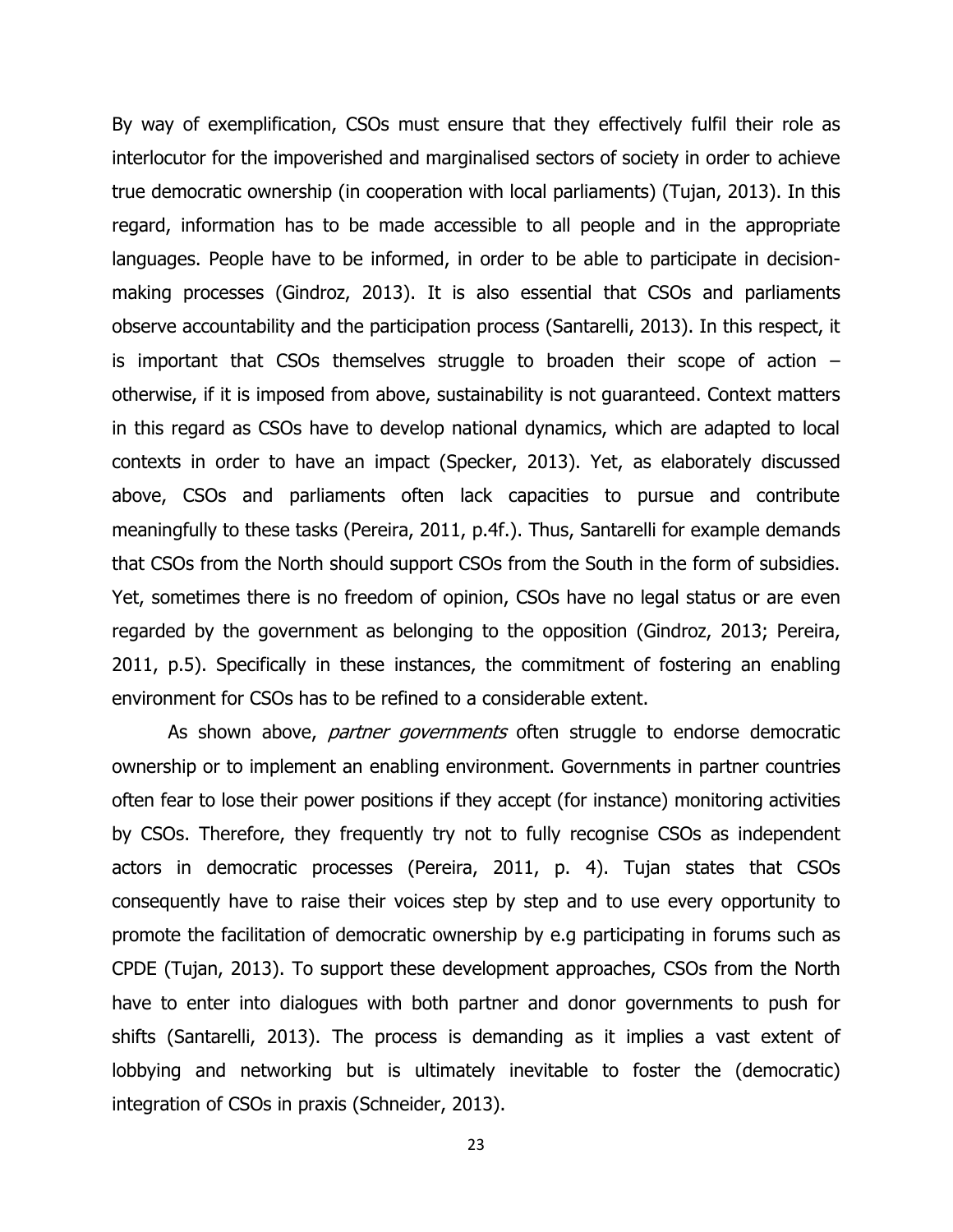To sum up, even though in theory it is clear that sustainable development progress depends on the ownership of partner countries over their aid agenda, the actual extent of the application of the ownership principle is contested. In the words of Mrs Gindroz: "I don't think it [ownership] has changed a lot in this sense, it is still kind of superficial" (Gindroz, 2013). It is denotable in this regard that the efficiency of ownership is reinforced by and closely interconnected with both mutual accountability and the use of country systems – if they do not work efficiently, neither will ownership. Thus, as a next step, mutual accountability and the use of country systems will be illuminated.

#### **Mutual Accountability**

In tandem to the ownership principle, mutual accountability was also introduced as a guiding principle during the Paris HLF. According to Mary Robinson, former president of Ireland and former UN High Commissioner for Human Rights:

a basic expression of mutual accountability is transparency. If a partner government knows what external resources are being added to its domestic resources, it can better plan and budget. Equally if a government is more transparent and includes its parliament and citizens in development decisions, it can achieve better development results and in turn provide donors with the confidence that resources are being used effectively (Mary Robinson, 2008, as cited in OECD, n.d. c).

Thus, following this definition, mutual accountability helps to foster the (democratic) ownership of aid by recipient countries. According to the OECD, CSOs are pivotal for the monitoring and reviewing of mutual accountability between the donor and the recipient (OECD, n.d. c, p. 2). It is thus instructive to assess whether (Swiss) CSOs are actually capable (and empowered) to fulfill their monitoring role.

In the words of Tony Tujan, accountability is not just between donors and partner countries but also includes the citizens in both countries (Tujan, 2013). Hence, he stipulates that participatory approaches have to be reinforced through the involvement of a variety of development actors in the formulation of plans and the assessment of progress (Tujan, 2013).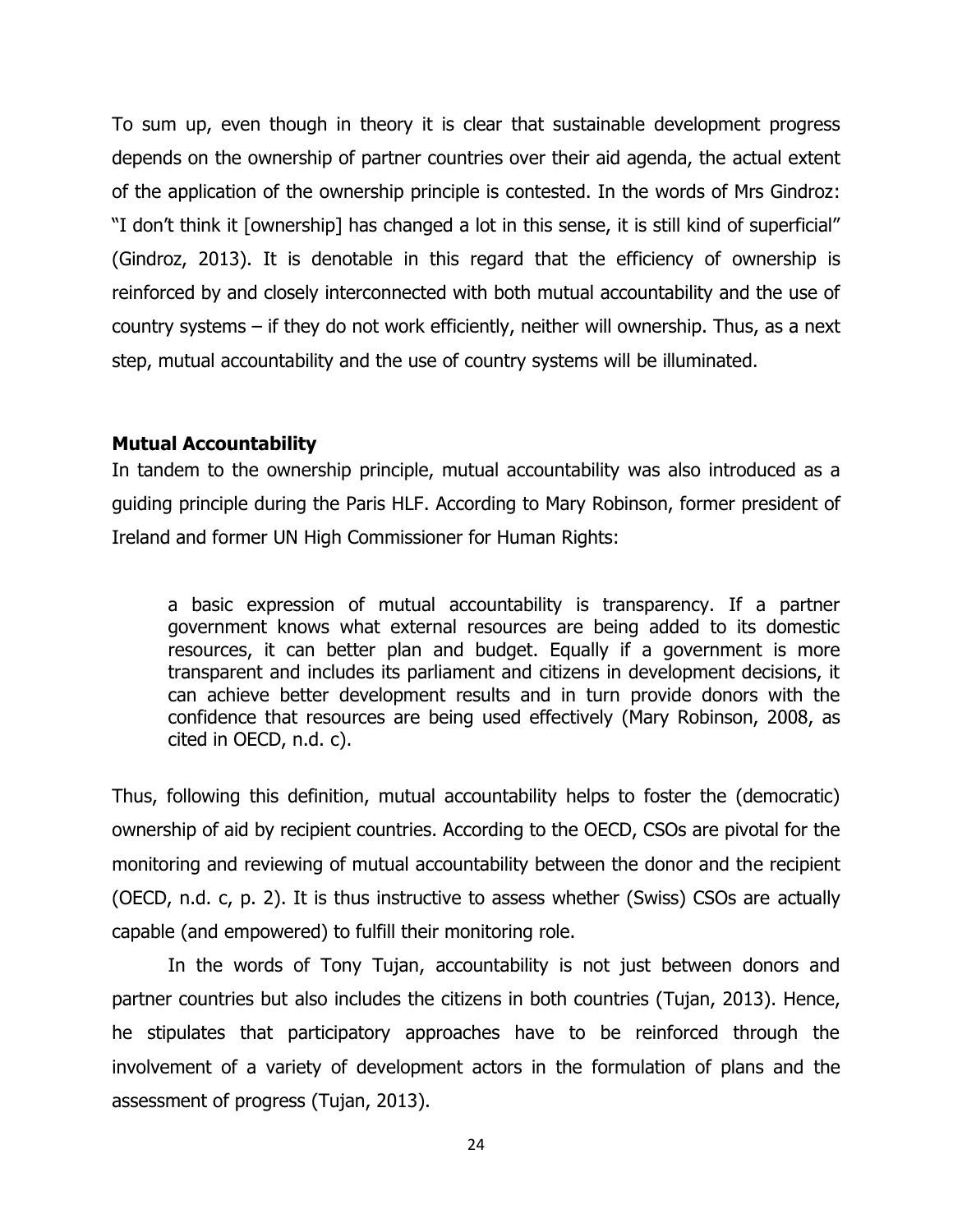CSOs are key in this regard as they function as the cutting point between governments and citizens. Moreover, Mr. Tujan demands the development of a multi-stakeholder country framework to ensure the implementation of commitments and to hold development partners responsible for results (Tujan, 2013). Henceforth, in the eyes of the BACG chairman, some vital aspects are still absent on the international arena. Mr Santarelli, somewhat similarly, states that CSOs should have the capability to question their governments' strategy and efficiency to the same level the government is questioning the CSOs approaches. With specific regards to Switzerland, CSOs should submit reflections on the efficiency of programmes in recipient countries – especially on the collaboration with the partner government  $-$  so that the SDC can promote the creation of an enabling environment where it is (still) absent (Santarelli, 2013).

In a similar vein, Nina Schneider emphasises that mutual accountability goes hand in hand with empowerment of the civil society. It is in this respect that she stipulates that CSOs in the southern hemisphere need to overhaul in comparison to their northern counterparts. Workshops and trainings with special regard to monitoring in the South (whose prominence slowly increases) are essential in this regard. This process of capacity building has to be developed by southern NGOs themselves in order to better identify where resources of projects come from and whether they are effectively used. Ultimately this leads then to a better overview over the amount of projects and their necessity. Following from all this, AS demands from the SDC to invest in projects that strengthen the empowerment of the civil society. This way, southern CSOs could function as watchdogs in their countries. Thereby efficiency of projects and accountability between partners would be enhanced (Schneider, 2013). Helvetas, not surprisingly, agrees in many points with AS; It also demands a multilevel accountability approach in which civil society (as well as local parliaments) play pivotal roles. The overarching aim of mutual accountability lies in a more transparent and coherent aid agenda. This would ensure that those groups for who aid is intended are the actual beneficiaries (Gindroz, 2013).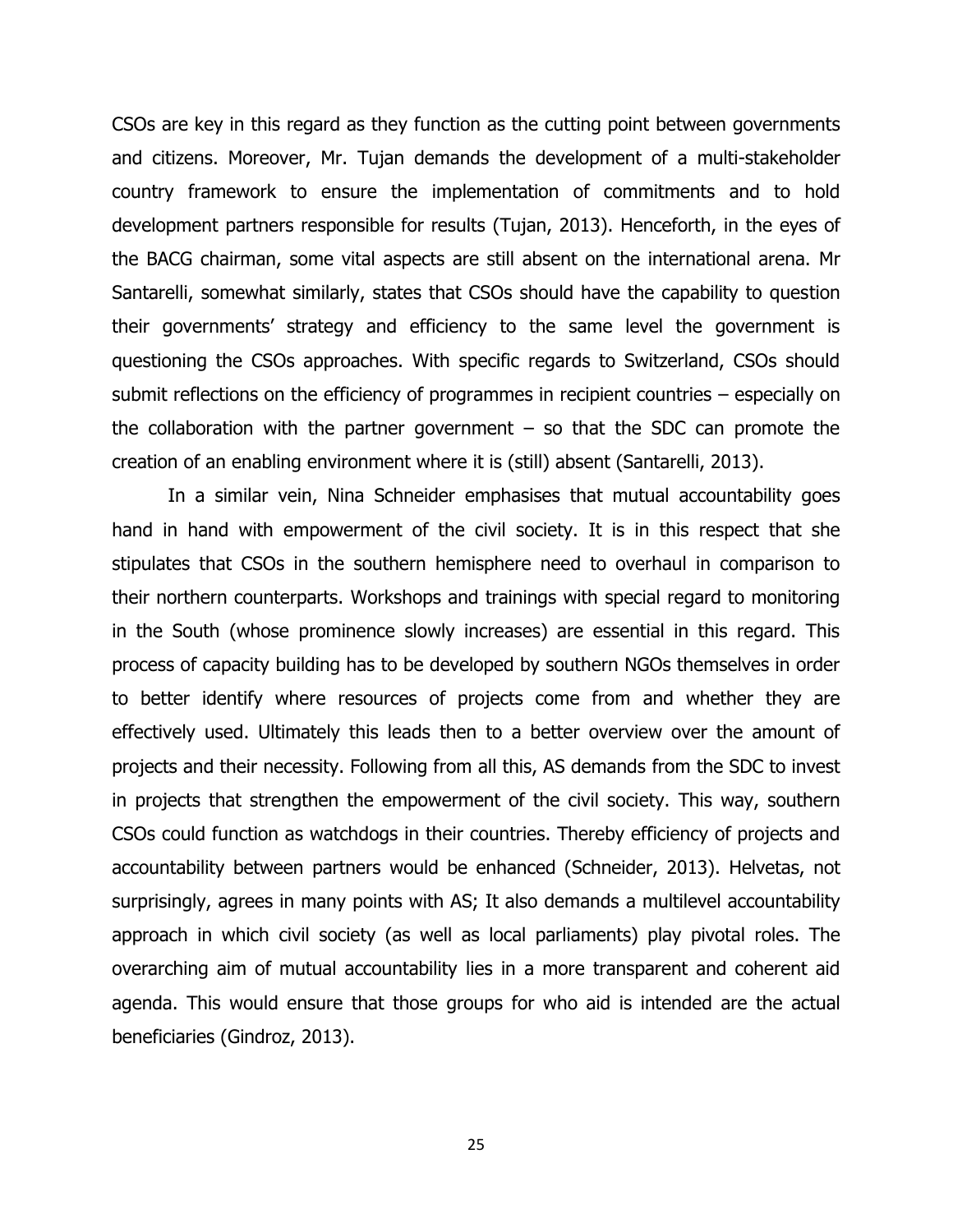Even though all interviewees came to somewhat similar conclusions with regard to the questions what the function of CSOs in the area of mutual accountability should be in theory, the interviews clearly show that CSOs often lack the capability to fulfil this function. One might thus conclude that the principle of an enabling environment is a huge progress in theory. In practical terms, however, it is often (still) absent. Henceforth, even though the varying extent is admittedly huge depending from case to case, it seems that CSOs often cannot fulfil their monitoring role to a satisfying extent (Santarelli, 2013).

#### **The Use of Country Systems**

With the Paris HLF alignment appeared on the aid effectiveness agenda. Among others, alignment entails the use and strengthening of a partner country's own system and procedures. The Paris Declaration on Aid Effectiveness stipulates that donors have to adhere to this principle to the largest possible extent when implementing aid. This is an important step in the direction of new ways of interaction between recipient and donor countries. To be specific, the use of country systems centres on the alignment of donor aid to the developing countries' own development plans and strategies, and tries to use and strengthen the partner country's institutions and available systems (Paris Declaration, 2005, Art. 17.) This includes a country's legal and institutional framework, comprising its national, sub-national, or sector based institutions and the related laws, regulations, rules and procedures (MCC, 2010, p.3). Country systems encompass (but are not limited to) public financial management, accounting, auditing, statistics, procurement, results frameworks and monitoring (OECD, 2009a, p.44). Resultantly, the intention of the use of country systems is to increase aid effectiveness by enhancing the partner's own capacity and capability to develop. Put differently, only by consolidating and utilising a partner's country systems does it become clear (i) where problems lie, (ii) how a country system has to function and, ultimately, (iii) what has to be improved in the system. Donor countries support this process by providing both financial resources and expertise – based on the articulated need of recipient countries.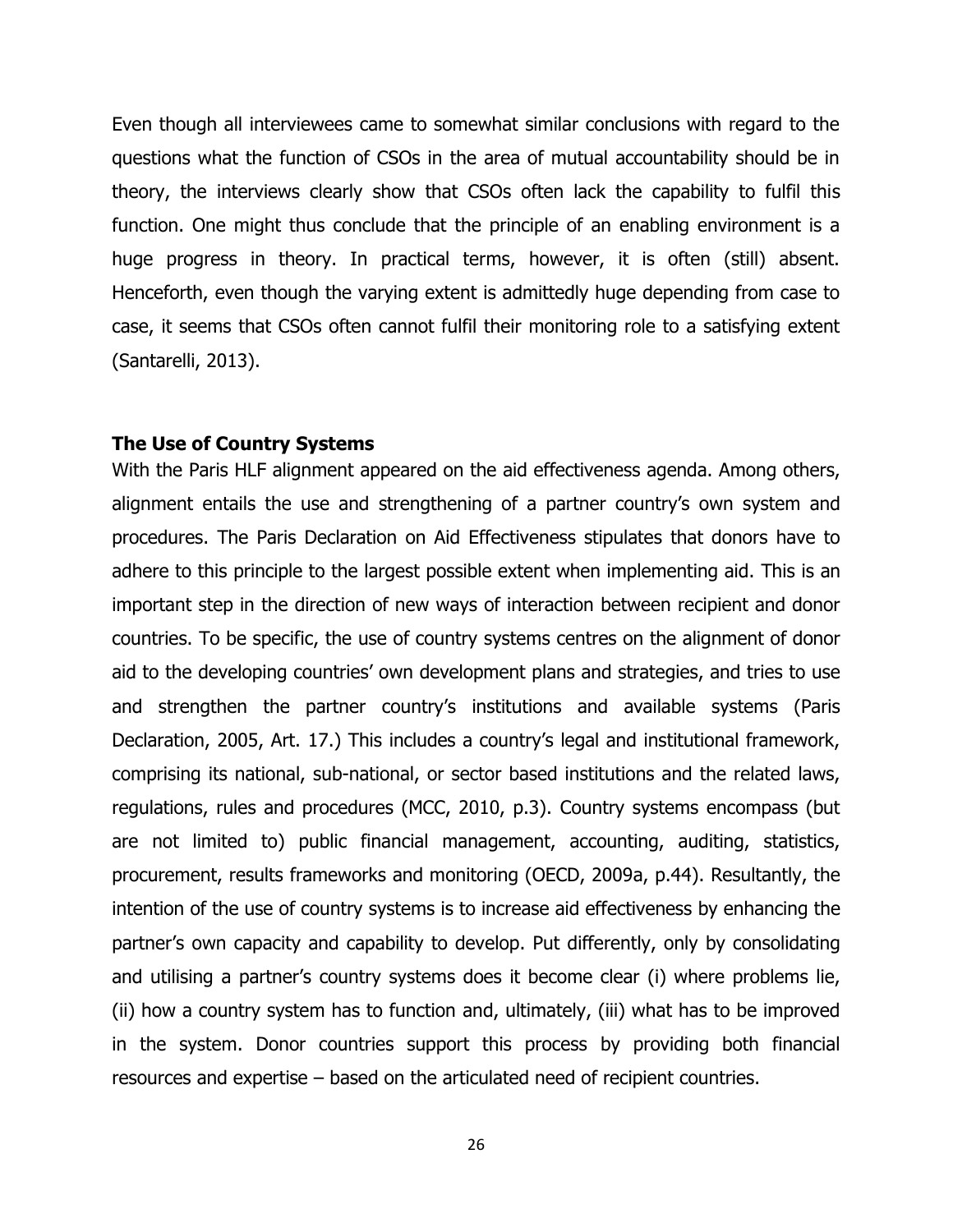The use of country systems is perceived as supporting the partner country's long-term sustainability, thereby enhancing the capacity to embed politics, parliaments, citizens and the civil society in the process of development. Thus, the use of country systems constitutes a shift from purely donor related strategies towards enabling a developing country to being in charge of its own aid agenda. This way, partner countries become responsible for the implementation and account of their policies towards citizens, parliaments and CSOs. It is exactly this responsibility that helps to foster and reinforce democratic ownership (Pereira & Villota, 2012, p.22).

The use of country systems can be advantageous in other instances too: Firstly, according to Anne-Sophie Gindroz, the use and strengthening of partners' country systems is beneficial for all development actors as it leads to sustainability in the long run. She emphasises that a perfect process of using a country's own system would be reflected in a monetary provision of a recipient country's general budget on a central level. This support would then be channelled through the partner's own country systems in order to implement the development strategy. This way, the partner country could report through its own country systems to the donor. Ultimately, this process then (i) results in a reduction of the burden to implement development aid and (ii) reflects full aid alignment (Gindroz, 2013).

Secondly, the OECD states that aid, which is channelled through partner country systems, can provide incentives to strengthen institutional capacity and performance.

- (i) It can shift the focus of both donors and partners to strengthening the partner countries own systems, rather than developing parallel ones.
- (ii) It can lead to the implementation of widely accepted good practices (i.e. transparency, accountability, comprehensiveness) in partner countries.
- (iii) By using a partner's country system, domestic accountabilities between parliament, audit institutions, citizens and the ministry of finance can be strengthened (thus also leading to a greater transparency and comprehensiveness) (OECD, 2011, p.48).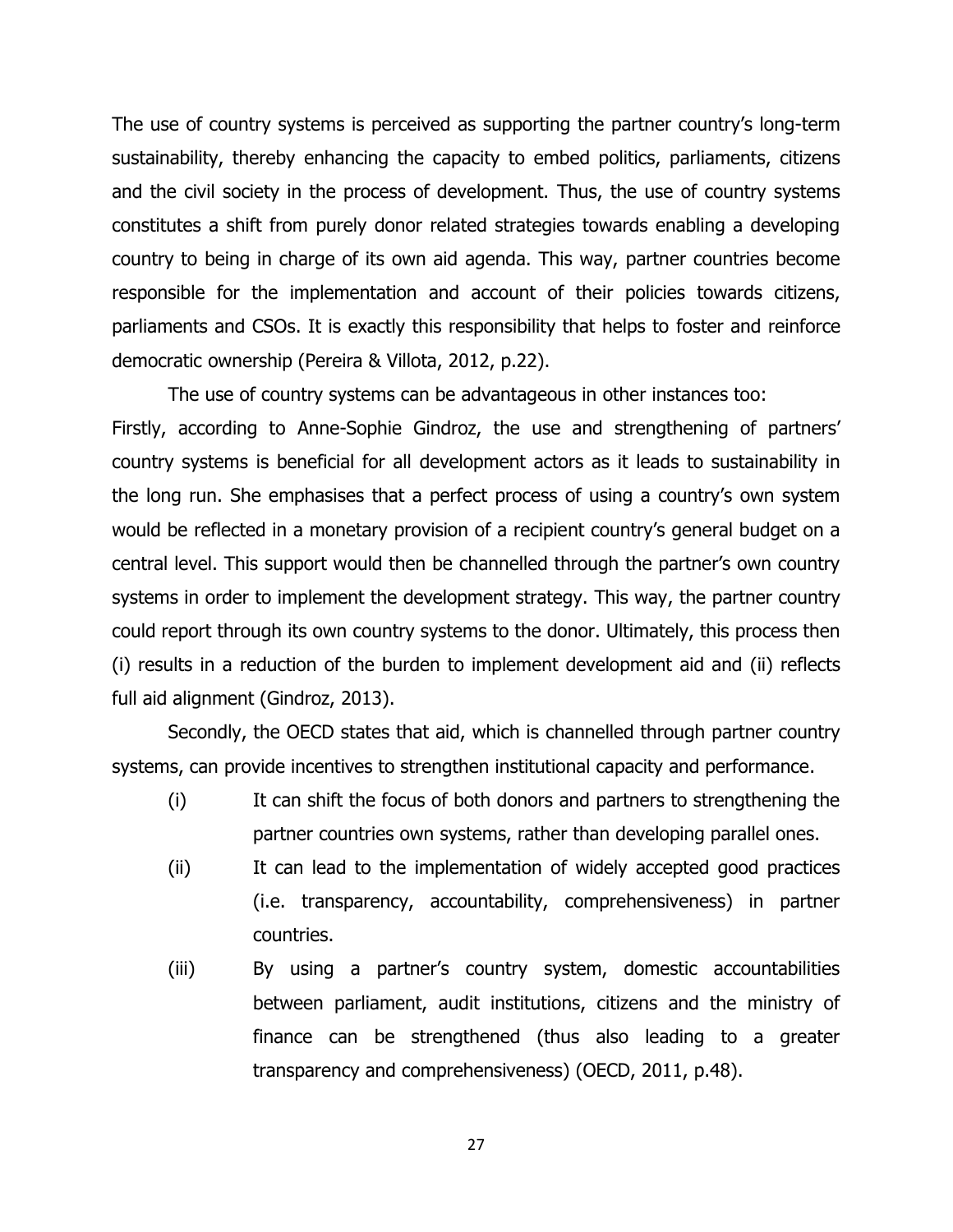Evidence shows that providing aid in a manner that uses and integrates country systems can lead to benefits ranging from better availability of information on aid flows and the improvement of inter-sectoral resource allocation in general. It may strengthen control and accountability of aid flows and therefore helping to improve the effectiveness of all public expenditure, not just that financed by aid. In aid-dependent countries, it can also have a catalytic effect on the strengthening of institutions, systems and democratic capacities to become independent and sustainable (OECD, 2011, p.49). Moreover, the use of country systems may provide incentives to strengthen the capacity and performance of the government and contribute to a more sustainable development outcome, because governments are becoming the real decision makers, which involves a higher level of commitment due to the assumption of their own responsibility (OECD, 2011, p.53).

In a variety of cases, however, donors fear financial misuse due to bad governance (i.e. paternalism or corruption) if they exclusively channel aid via country systems (Gindroz, 2013). In this regard, the question whether the use of country systems really is the most efficient way of providing aid also ascends among donors (OECD, 2011, p.48). This involves the problem of inefficient use of monetary flows due to weak institutional frameworks and democratic processes that imply a lack in monitoring and institutional challenges, including weak information management systems that hinder an effective collaboration across involved government departments (OECD, 2011, p.49; Gindroz, 2013). Where government systems are weak, donors have tended not to use the available systems but to set up parallel ones. This creates duplications and increases transaction costs, hampers alignment with country priorities and ownership, and constrains efforts to strengthen the national capacity building process (OECD, 2011, p. 52).

There are, however, suggestions to the solution of these problems:

Gindroz states that the use of a partner country's systems cannot be per se a requirement for donors from the outset. Instead, the use of country systems has to be perceived as an on-going process, where special emphasis has to be placed on the situational context of the partner.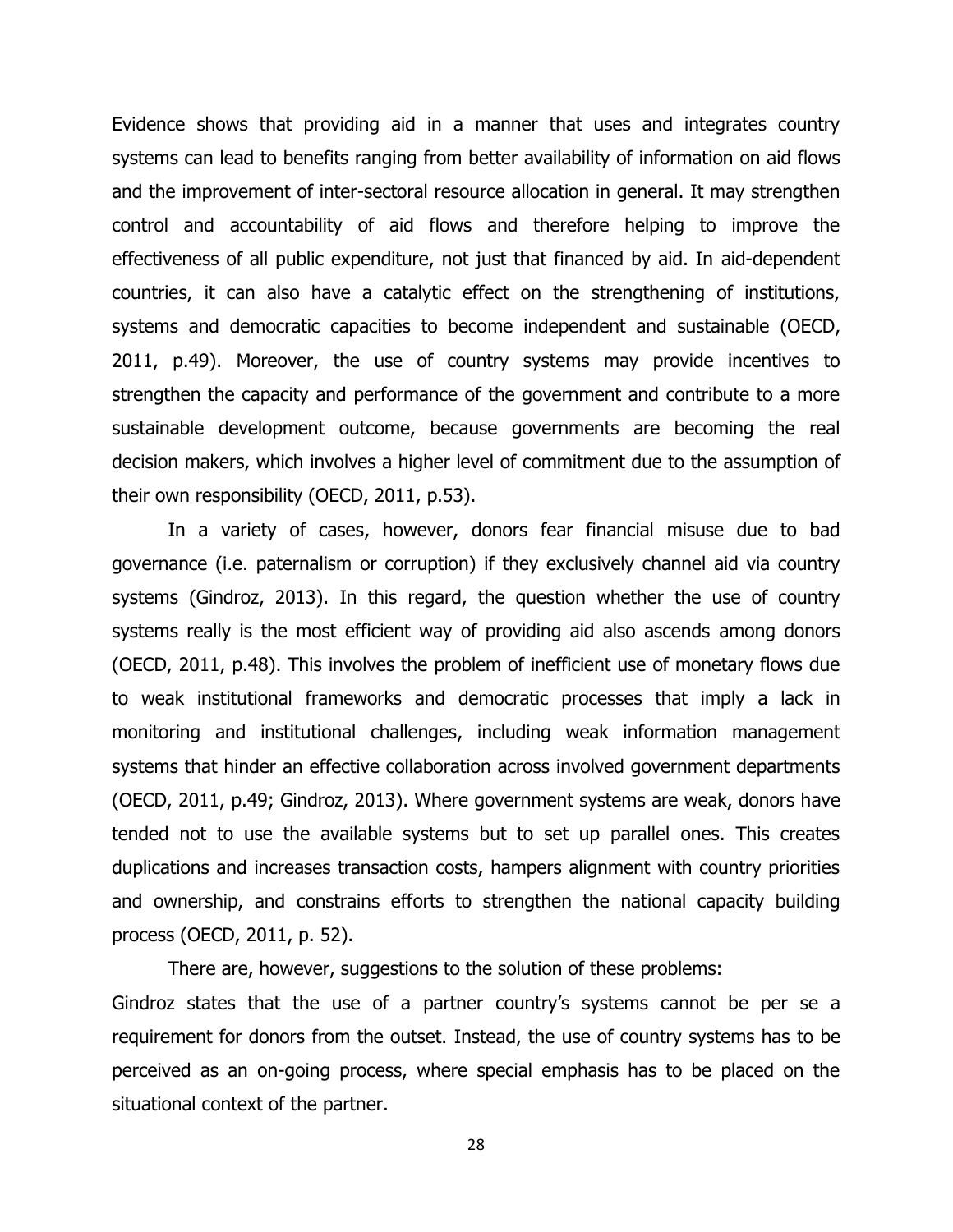If a country's systems are weak or non-existent, an efficient delivery of aid via the partner's systems is simply impossible. Such an on-going process has to foster a democratisation process, including good governance structures, a codetermination of the society and the inclusion of CSO actors. Civil society actors have to become active and raise their voices regarding bad government practices and nondemocratic outcomes (Gindroz, 2013). More concretely, if there is an issue with the governmental budget management, accounting and monitoring frameworks are needed to observe these budget processes. Therefore, capacities have to be built that allow for public scrutiny in order to observe inefficient governmental behaviour. This capacity building process will differ from case to case depending on the democratisation stage of the country, civil society activities and existing structures (Gindroz, 2013). Konrad Specker, head of institutional partnerships at the SDC, mentions in this context that it is important that CSOs develop their own capacity to be able to act as powerful and independent actors. Otherwise the process would not be sustainable (Specker, 2013). Overall it has to be recognised that achieving country ownership, supported by the use of country systems, should be based on an on-going democratisation process that allows the strengthening of CSO structures and public accountability in a sustainable manner (MCC, 2010, p. 4).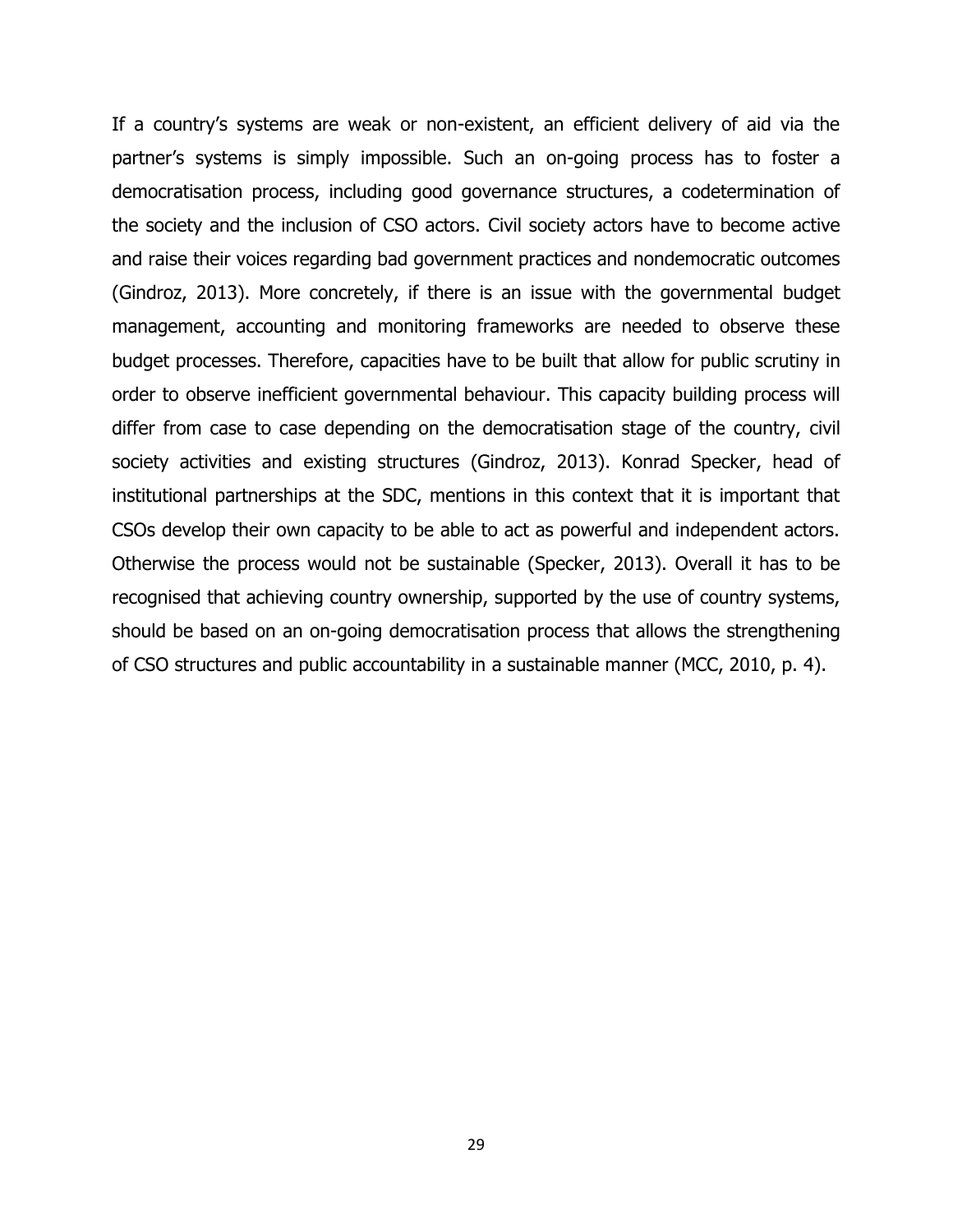## **5. Implications for the Swiss Development Cooperation and Concluding Remarks**

In this final section, implications for the Swiss Development Cooperation will be elucidated and some concluding remarks will be issued.

#### **How Swiss CSOs perceive the cooperation with the SDC**

In general, AS and Helvetas state that the SDC has very committed employees. EDM adds that in Switzerland increasingly channels exist through which CSOs can communicate their perspectives on development issues (Santarelli, 2013). Henceforth, an active dialogue and exchange between CSOs and the governmental institution takes place. Schneider, Santarelli and Gindroz are all eager to deepen the cooperation with the SDC. They would thus welcome to set up more meetings in the future in order to intensify the contact and use synergies in order to create better outcomes (Schneider, 2013; Gindroz, 2013; Santarelli, 2013).

However, Gindroz also mentions that lately there are some worrisome aspects in the cooperation with the SDC: New accountability standards, which were implemented to hold partners accountable for the implementation of projects, tend to weaken the flexibility of CSOs. Gindroz claims that the reporting standards are too extensive as they focus too much on administrative processes. This way CSOs are prevented to tackle more fundamental issues. Gindroz stresses that the responsiveness and flexibility of a CSO should not be weakened. She, therefore, advocates a less technocratic cooperation approach that is more concerned with tangible outcomes, rather than administrative processes (Gindroz, 2013). Santarelli would appreciate it, if CSOs would be able to question the SDCs strategies, as well as submit reflections on the efficiency of the SDCs programmes as this would increase the effectiveness of the (Swiss) development cooperation (Santarelli, 2013).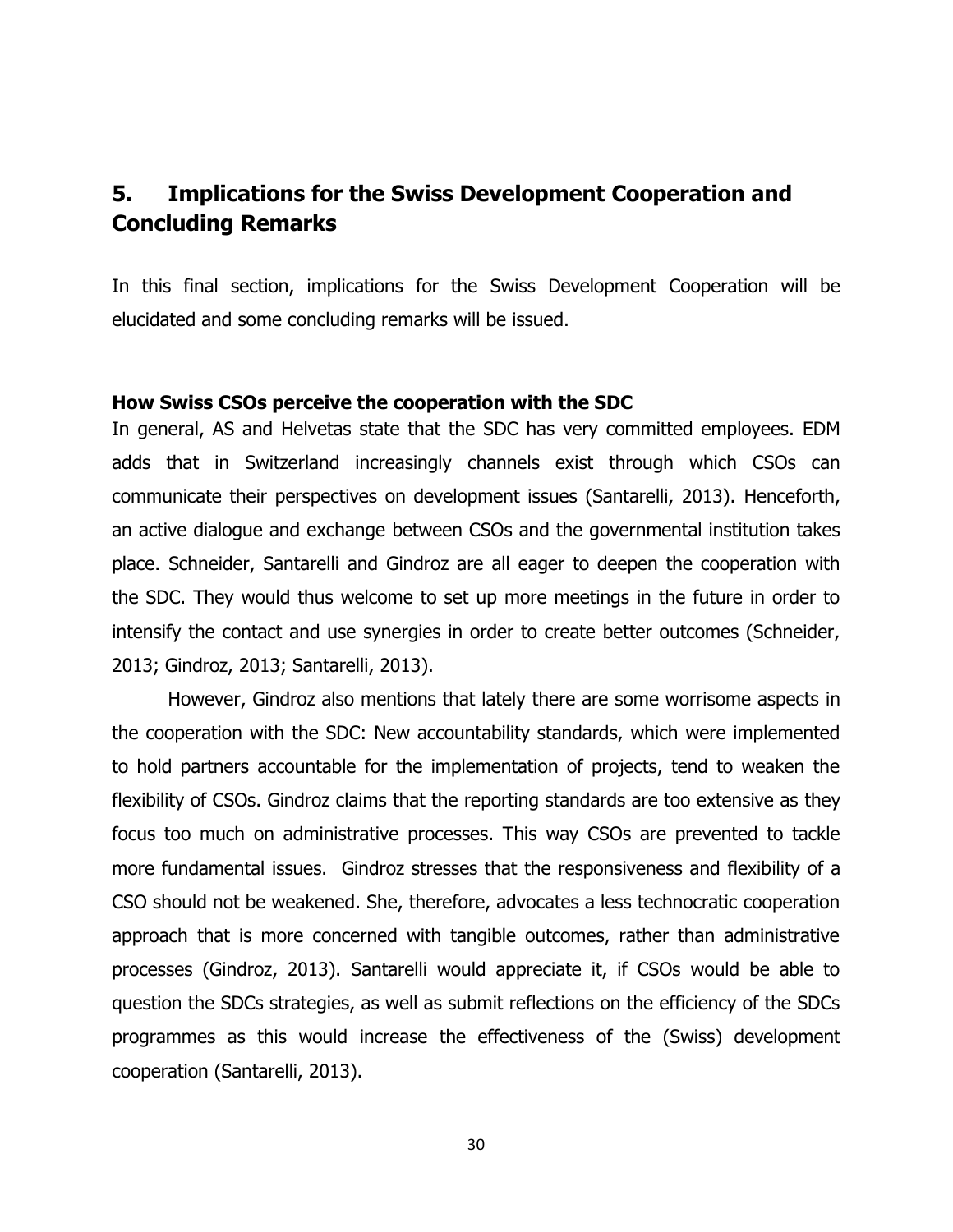Beside these concerns, Schneider would appreciate improving the domestic policy dialogue in order to foster a paradigm change in the mind-set of the Swiss population. This way awareness and solidarity in terms of poverty and development issues could be fostered in the Swiss society (2013).

On a global level, development cooperation is often used as a foreign-policy instrument of states. Governments can create policy dialogues with other states, where CSOs have no influence (Schneider, 2013; Gindroz, 2013). Swiss CSOs would thus appreciate to cooperate more intensely with the SDC in order to achieve their objectives in the South. Moreover, it would be desirable if the SDC would commit to the facilitation of an enabling environment on a global level (Schneider, 2013; Santarelli, 2013). This issue is connected with the level of cooperation of the SDC and Swiss CSOs abroad. Gindroz perceives the SDC's cooperation with CSOs abroad sometimes as ambiguous. On the one hand, the institutions are working together; Swiss CSOs implement projects from the SDC. Hence, both the SDC and CSOs face technically the same obstacles. On the other hand, the SDC is not able to use its position as a governmental institution to pressure via the policy dialogue to foster a stronger outcome because the institutional pressure hinders the local SDC employees to act. Gindroz mentions that up to a certain degree these facts are understandable, but that in areas where the Swiss government has no real interests, its scope of action should be better exploited to reach a level of a satisfactory outcome (Gindroz, 2013). To sum up, while within Switzerland a satisfactory degree of cooperation is reached, a more comprehensive dialogue between the SDC and CSOs is needed in the South.

#### **Concluding Remarks**

This paper tried to create a picture of the development cooperation and the integration and impact of (Swiss) CSOs therein. Interviews have been conducted to complement theoretical knowledge with practical insights. It was illuminated wherein the potential of a deeper integration of CSOs in development effectiveness policies lies.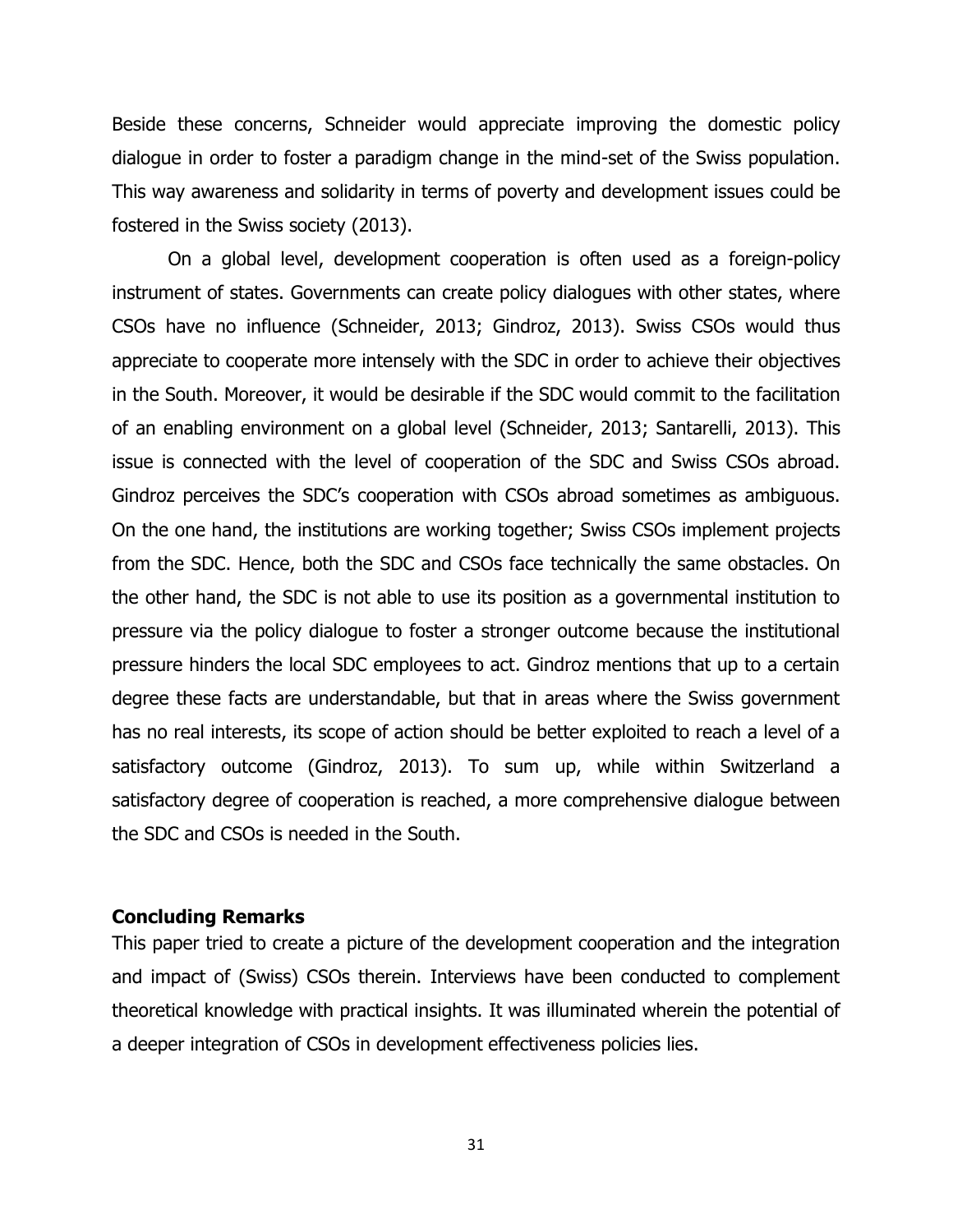To this end light has been shed on the ownership principle, mutual accountability and the use of country systems. It became clear that CSOs, functioning as the cutting point between governments and citizens, are key in enhancing aid effectiveness. By way of example, CSOs can function as monitoring agencies to both ensure that donor countries deliver aid predictably as well as that partner countries employ aid effectively and use it to achieve the goals agreed upon. Additionally, CSOs can function as the interlocutor of citizens and act as watchdogs with regards to the adherence of democratic processes (i.e. the integration of local parliaments when drafting the aid strategy). However, this paper also discovered that CSOs are often not as integrated into development processes as would be desirable. Oftentimes CSOs lack resources or are even systematically excluded by governments in order to prevent them to participate inter alia in the formation of policies. Even though the extent to which CSOs are integrated (or excluded) varies from country to country, it can generally be concluded that more has to be done with regards to the creation of an enabling environment for CSOs. This was also highlighted by this paper's interviewees – they all emphasised that they desire the SDC to behave more proactively on this issue vis-à-vis other development actors on the international arena.

It also has to be mentioned that, while conducting research for this paper, it became evident that many (Swiss) CSOs are not actively engaged with the aid effectiveness agenda. In a variety of cases CSOs either did not respond to interview inquiries or stated that they are not active in that area. This somewhat discouraging picture can at least partly be explained by the current omnipresence of the UN MDGs – the goals are expected to be fulfilled until 2015 and much has to be done since then. Henceforth, it seems likely that many CSOs are contemporarily more focused on achieving the MDGs than fulfilling the aid effectiveness agenda. Finally, further research should put emphasis on other aid principles (i.e. harmonisation and results) as well as illuminate CSO Post-Busan experiences in other countries – a task that was beyond the scope of this paper.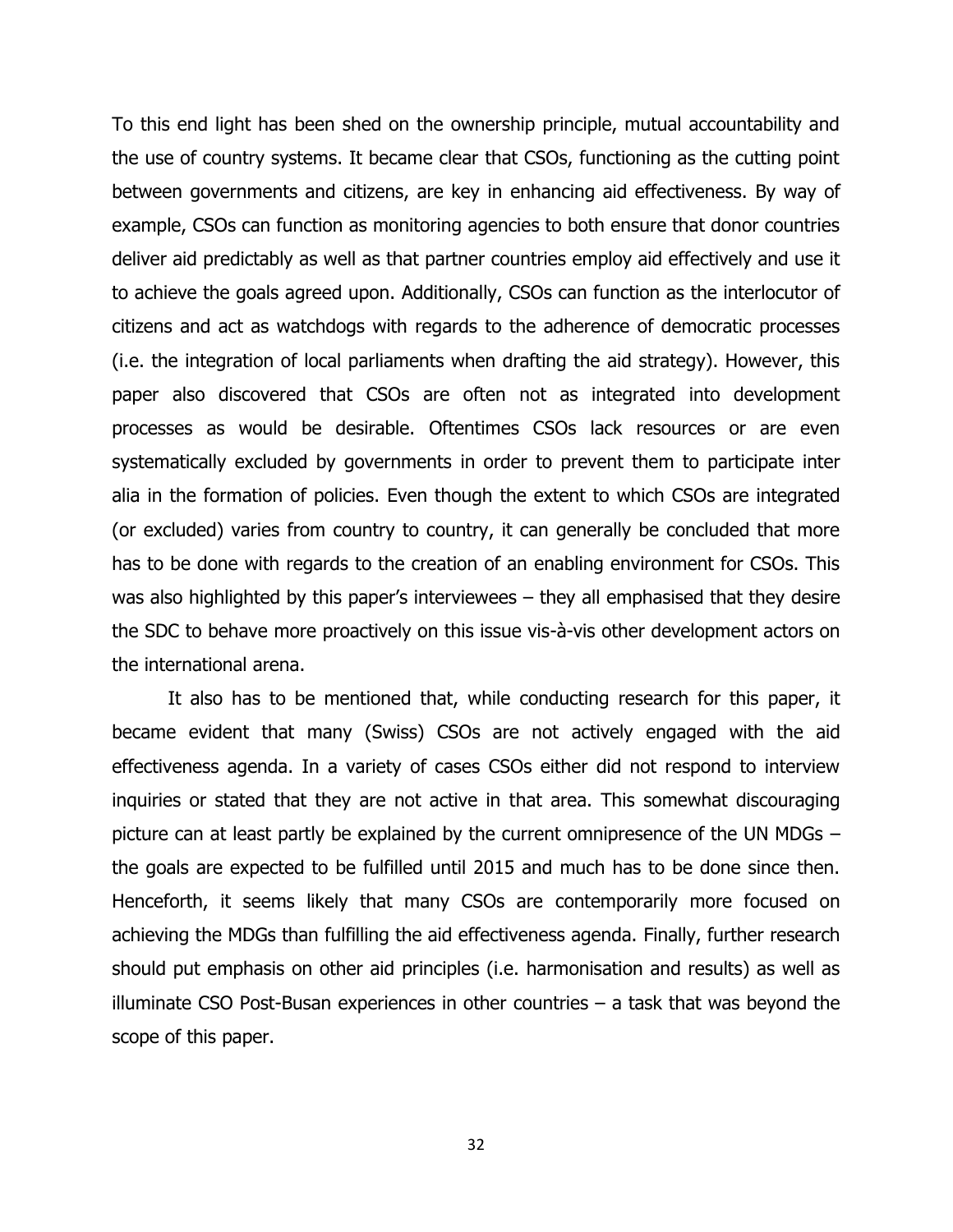## **Bibliography**

#### Krut, R. (1997).

Globlisation and Civil Society: NGO Influence in International Decision-Making. Geneva: United Nations Research Institute for Social Development.

#### OECD. (2009a).

Aid Effectiveness - A Progress Report on Implementing the Paris Declaration. Paris: OECD Publication Service.

#### OECD. (2009b).

Civil Society and Aid Effectiveness – Findings, recommendations and good practice. Paris: OECD Publication Service.

#### OECD. (2011).

Aid Effectiveness 2005-10: Progress in implementing the Paris Declaration. Paris: OECD Publication Service.

#### Oxfam International. (2012).

Busan in a Nutshell – What next for the Global Partnership for Effective Development Cooperation? Oxfam Briefing Note. Oxford: Oxfam GB.

#### Pereira, J. and Villota, C. (2012).

Hitting the target? Evaluating the effectiveness of results-based approaches to aid. Brussels: Eurodad.

Reimann, K. D. (2006).

A View from the Top: International Politics, Norms and the Worldwide Growth of NGOs. Political Sciences Faculty Publications. Paper 4.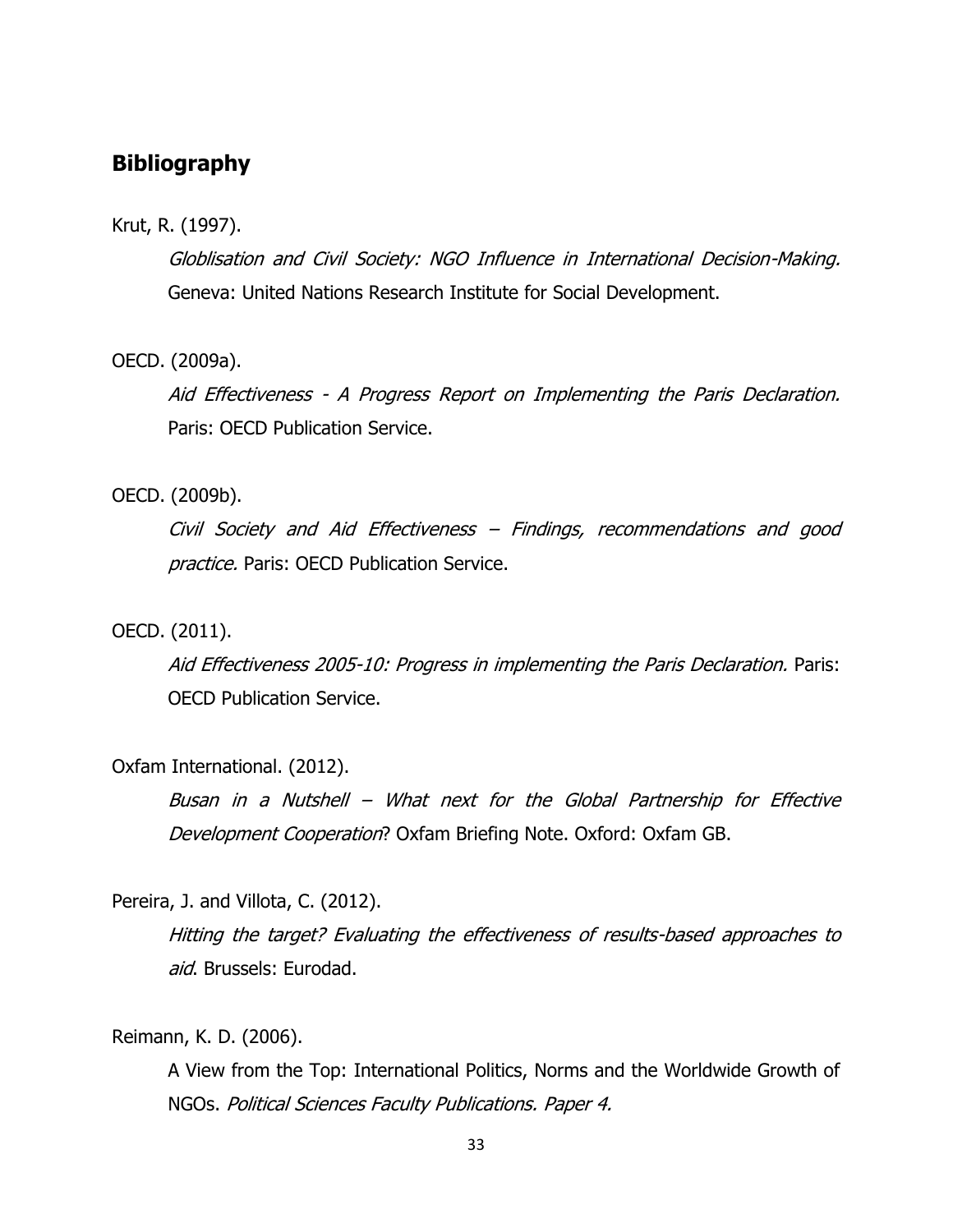Rome Declaration on Harmonisation. (2003).

Harmonising Donor Practices for Effective Aid Delivery. Paris: OECD Publication Service.

Schweizerische Kirchenzeitung. (2004).

Erinnerung an Meinrad Heingartner. Schweizerische Kirchenzeitung, 39, 172.

## **Internet Sources**

### Accra Agenda for Action. (2008).

Accra Agenda for Action. Retrieved March 10, 2013, from [http://siteresources.worldbank.org/ACCRAEXT/Resources/4700790-](http://siteresources.worldbank.org/ACCRAEXT/Resources/4700790-1217425866038/AAA-4-SEPTEMBER-FINAL-16h00.pdf) [1217425866038/AAA-4-SEPTEMBER-FINAL-16h00.pdf](http://siteresources.worldbank.org/ACCRAEXT/Resources/4700790-1217425866038/AAA-4-SEPTEMBER-FINAL-16h00.pdf)

Act Alliance. (2011).

Shrinking political space of civil society action. Retrieved May 11, 2013, from [http://www.actalliance.org/resources/publications/Shrinking-political-space-of](http://www.actalliance.org/resources/publications/Shrinking-political-space-of-civil-society-action.pdf)[civil-society-action.pdf](http://www.actalliance.org/resources/publications/Shrinking-political-space-of-civil-society-action.pdf)

Alliance Sud. (2004).

The Strategy of the Swiss Coalition of Development Organisations. Retrieved March 17, 2013, from [http://www.alliancesud.ch/en/about-us/donwloads-about](http://www.alliancesud.ch/en/about-us/donwloads-about-us/Strategy.pdf)[us/Strategy.pdf](http://www.alliancesud.ch/en/about-us/donwloads-about-us/Strategy.pdf)

Alliance Sud. (2009a).

Core concerns. Retrieved March 1, 2013, from <http://www.alliancesud.ch/en/about-us/core-concerns>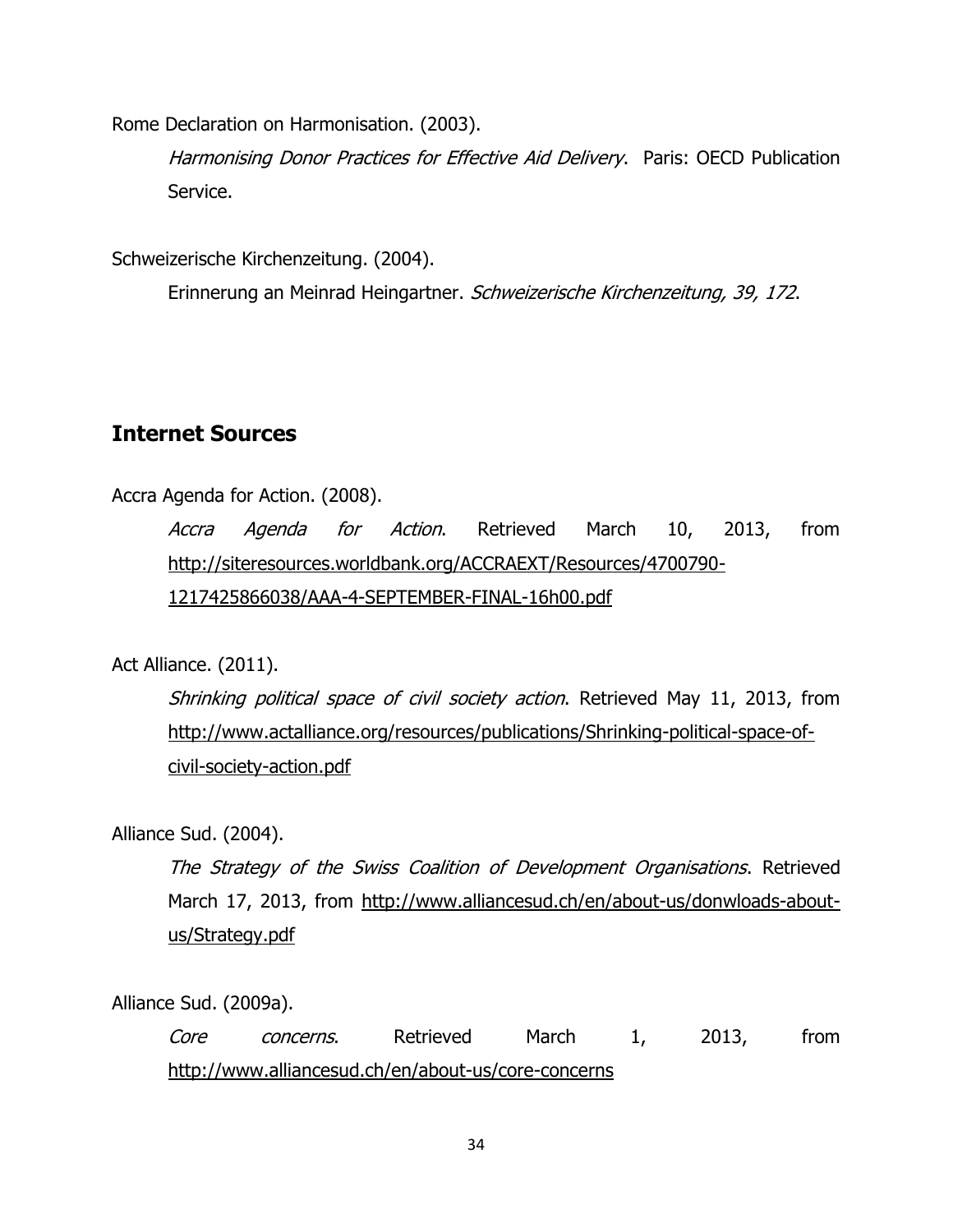#### Alliance Sud. (2009b).

Member organisations. Retrieved March 22, 2013, from <http://www.alliancesud.ch/en/about-us/member-organisations>

#### Alliance Sud. (2009c).

Team. Retrieved March 19, 2013, from [http://www.alliancesud.ch/en/about](http://www.alliancesud.ch/en/about-us/team)[us/team](http://www.alliancesud.ch/en/about-us/team)

#### Better Aid. (n.d.).

|                                                            |  |  | <i>About Better Aid</i> . Retrieved April 22, 2013 from |  |  |  |  |  |
|------------------------------------------------------------|--|--|---------------------------------------------------------|--|--|--|--|--|
| http://www.betteraid.org/en/about-us/about-better-aid.html |  |  |                                                         |  |  |  |  |  |

#### Bread for all. (2010a).

About. Retrieved March 17, 2013, from <http://www.breadforall.ch/index.php?id=1234>

#### Bread for all. (2010b).

Development policy. Retrieved March 17, 2013, from <http://www.breadforall.ch/index.php?id=23>

Busan Partnership for Effective Development Co-operation. (2011). Busan Partnership for Effective Development Co-operation. Retrieved March 11, 2013, from [http://www.dev](http://www.dev-practitioners.eu/fileadmin/Redaktion/Documents/Post-Busan_03_2012/Busan_FINAL_EN.pdf?PHPSESSID=676429f1ff11085f8399f01af656fbbc)[practitioners.eu/fileadmin/Redaktion/Documents/Post-](http://www.dev-practitioners.eu/fileadmin/Redaktion/Documents/Post-Busan_03_2012/Busan_FINAL_EN.pdf?PHPSESSID=676429f1ff11085f8399f01af656fbbc)[Busan\\_03\\_2012/Busan\\_FINAL\\_EN.pdf?PHPSESSID=676429f1ff11085f8399f01af6](http://www.dev-practitioners.eu/fileadmin/Redaktion/Documents/Post-Busan_03_2012/Busan_FINAL_EN.pdf?PHPSESSID=676429f1ff11085f8399f01af656fbbc) [56fbbc](http://www.dev-practitioners.eu/fileadmin/Redaktion/Documents/Post-Busan_03_2012/Busan_FINAL_EN.pdf?PHPSESSID=676429f1ff11085f8399f01af656fbbc)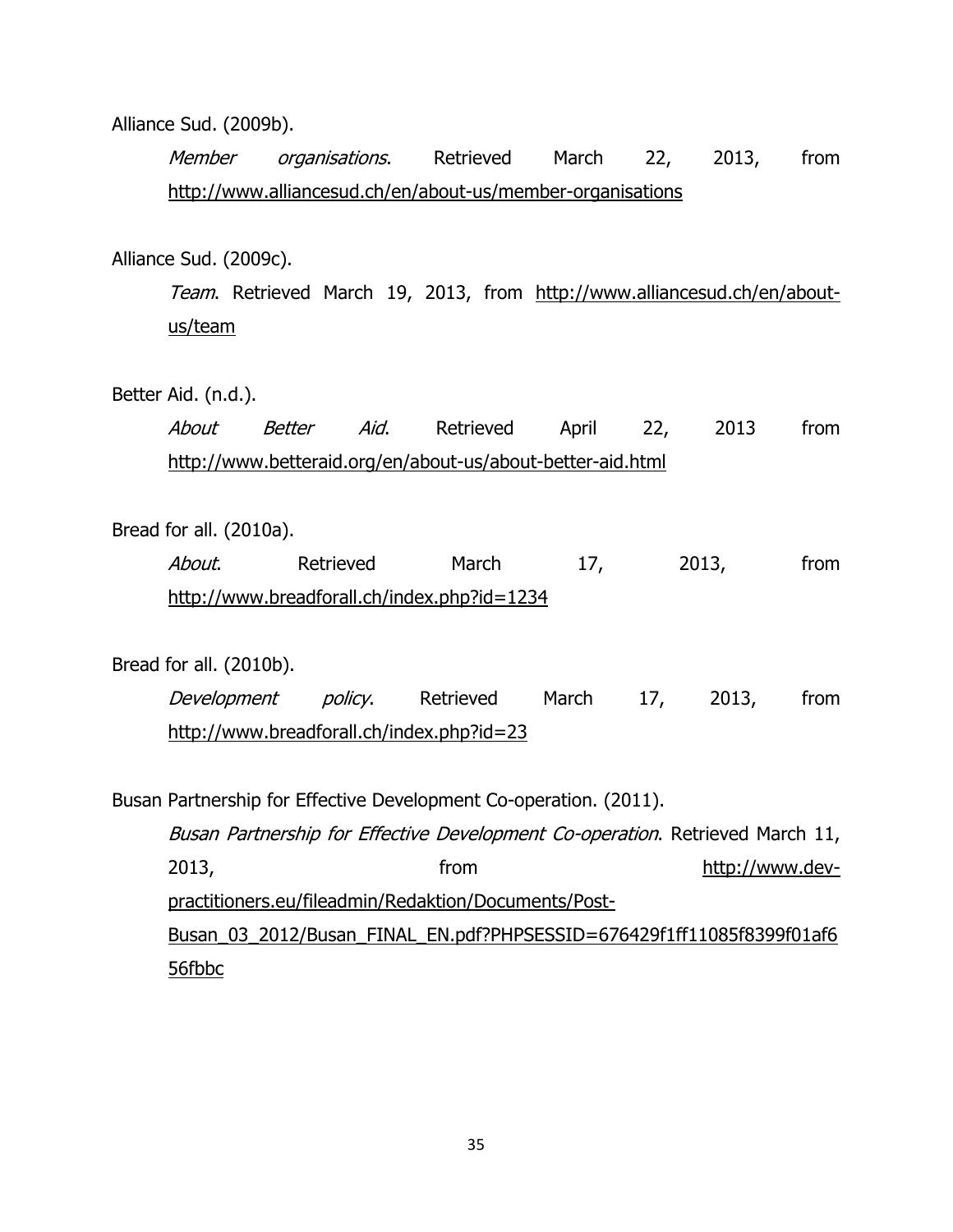#### Caritas. (n.d. a).

Caritas – Wir helfen Menschen: Das haben wir 2011 bewirkt. Retrieved March 17, 2013, from [http://www.caritas.ch/fileadmin/media/caritas/Dokumente/Wer\\_wir\\_sind/Factshe](http://www.caritas.ch/fileadmin/media/caritas/Dokumente/Wer_wir_sind/Factsheet_2011_allemand.pdf) et 2011 allemand.pdf

Caritas. (n.d. b).

Mission statement. Retrieved March 17, 2013, from [http://www.caritas.ch/fileadmin/media/caritas/Dokumente/Publikationen/Caritas\\_](http://www.caritas.ch/fileadmin/media/caritas/Dokumente/Publikationen/Caritas_Switzerland_Mission_Statement_E.pdf) [Switzerland\\_Mission\\_Statement\\_E.pdf](http://www.caritas.ch/fileadmin/media/caritas/Dokumente/Publikationen/Caritas_Switzerland_Mission_Statement_E.pdf)

Caritas. (2013a).

Organisation. Retrieved March 17, 2013, from [http://www.caritas.ch/de/wer-wir](http://www.caritas.ch/de/wer-wir-sind/organisation/)[sind/organisation/](http://www.caritas.ch/de/wer-wir-sind/organisation/)

#### Caritas. (2013b).

Worldwide. Retrieved March 17, 2013, from [http://www.caritas.ch/en/what-we](http://www.caritas.ch/en/what-we-do/worldwide/)[do/worldwide/](http://www.caritas.ch/en/what-we-do/worldwide/)

#### Enfants du Monde. (2012).

Annual Report 2011. Retrieved March 18, 2013, from [http://www.edm.ch/images/stories/docs/publications/rapports-annuels/12-n2-fr](http://www.edm.ch/images/stories/docs/publications/rapports-annuels/12-n2-fr-rapportannuel-lr.pdf)[rapportannuel-lr.pdf](http://www.edm.ch/images/stories/docs/publications/rapports-annuels/12-n2-fr-rapportannuel-lr.pdf)

Enfants du Monde. (n.d. a).

Actions. Retrieved March 18, 2013, from<http://www.edm.ch/en/actions>

Enfants du Monde. (n.d. b).

Who we are. Retrieved March 18, 2013, from [http://www.edm.ch/en/who-we](http://www.edm.ch/en/who-we-are)[are](http://www.edm.ch/en/who-we-are)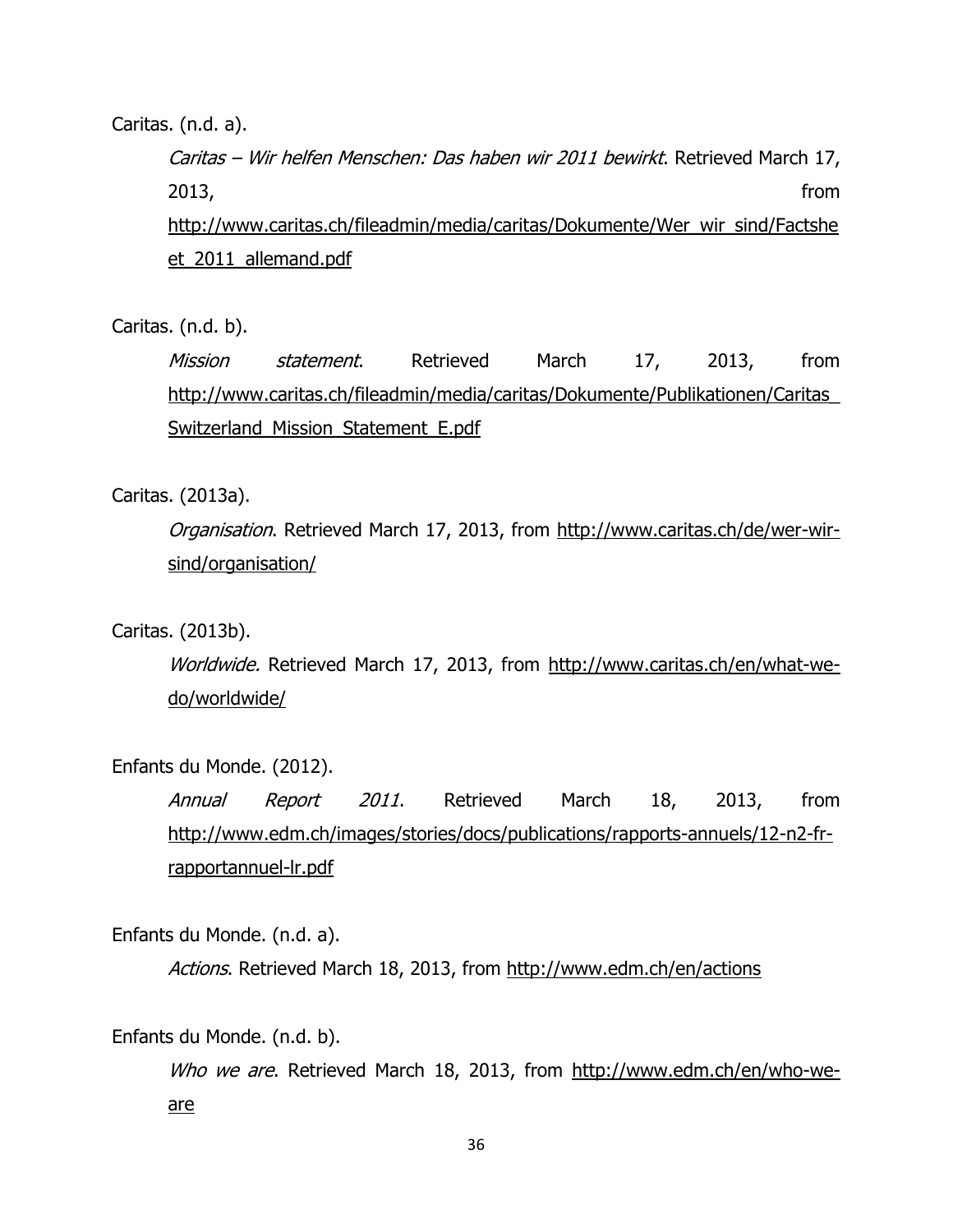European Development Days (EDD). (n.d.).

What is EDD? Retrieved May 12, 2012, from [http://eudevdays.eu/about/about](http://eudevdays.eu/about/about-us/what-edd)[us/what-edd](http://eudevdays.eu/about/about-us/what-edd)

European Development Days (EDD). (2011).

Democratic Ownership After Busan: The Role of Parliaments and Civil Society. Retrieved May 11, 2013, from [http://eudevdays.eu/en/event/hlp/democratic](http://eudevdays.eu/en/event/hlp/democratic-ownership-after-busan-role-parliaments-and-civil-society)[ownership-after-busan-role-parliaments-and-civil-society](http://eudevdays.eu/en/event/hlp/democratic-ownership-after-busan-role-parliaments-and-civil-society)

#### Fastenopfer. (n.d. a).

About Fastenopfer. Retrieved March 18, 2013, from [http://www.fastenopfer.org/sites/content/about\\_fastenopfer.html](http://www.fastenopfer.org/sites/content/about_fastenopfer.html)

#### Fastenopfer. (n.d. b).

Facts and figures. Retrieved March 18, 2013, from http://www.fastenopfer.org/sites/about\_fastenopfer/facts\_and\_figures.html

#### HEKS. (n.d. a).

History. Retrieved March 18, 2013, from [http://www.heks.ch/en/about](http://www.heks.ch/en/about-us/organisation/history/)[us/organisation/history/](http://www.heks.ch/en/about-us/organisation/history/)

HEKS. (n.d. b).

Portrait. Retrieved March 18, 2013, from [http://www.heks.ch/en/about](http://www.heks.ch/en/about-us/organisation/portrait/)[us/organisation/portrait/](http://www.heks.ch/en/about-us/organisation/portrait/)

HEKS. (n.d. c).

Values and Goals. Retrieved March 18, 2013, from <http://www.heks.ch/en/about-us/organisation/values-and-goals/>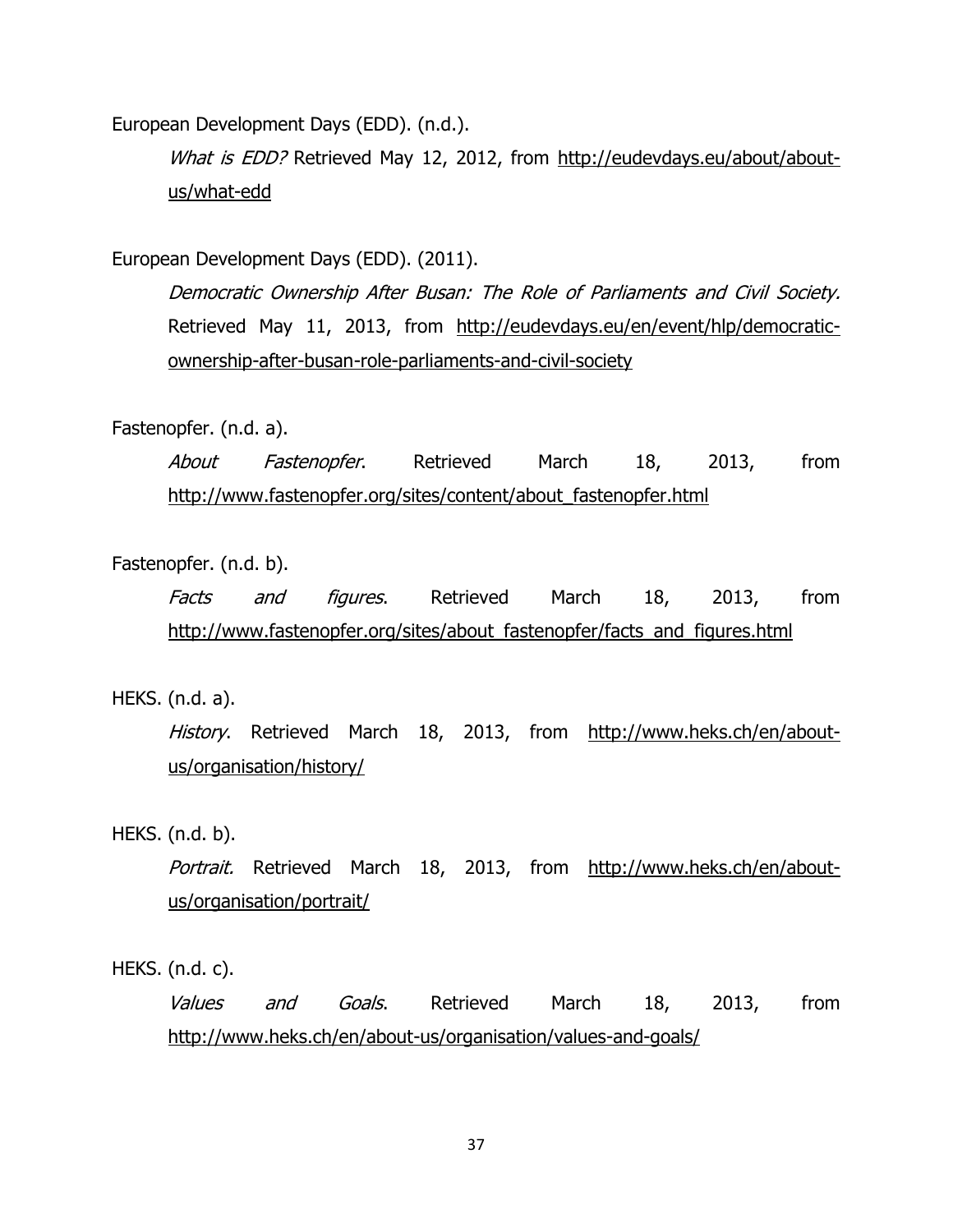Helvetas. (n.d. a).

At a glance. Retrieved March 18, 2013, from [http://www.helvetas.org/about\\_us/at\\_a\\_glance/](http://www.helvetas.org/about_us/at_a_glance/)

#### Helvetas. (n.d. b).

Topics. Retrieved March 18, 2013, from<http://www.helvetas.org/topics/>

Meja, V. (2011).

Political Space of Civil Society Organisations in Africa: Civil Society, Aid Effectiveness and Enabling Environment – The Cases of Burkina Faso, Ghana and Zambia. Retrieved May 7, 2013, from [http://www.cso](http://www.cso-effectiveness.org/IMG/pdf/cso_enabling_environment.pdf)[effectiveness.org/IMG/pdf/cso\\_enabling\\_environment.pdf](http://www.cso-effectiveness.org/IMG/pdf/cso_enabling_environment.pdf)

Millennium Challenge Corporation [MCC]. (2010).

Guidelines for the Use of Country Systems in the Implementation of Millennium Challenge Compacts, March 9, 2010. Retrieved March 15, 2013, from [http://www.mcc.gov/documents/guidance/guidance-2010001010701-use-of](http://www.mcc.gov/documents/guidance/guidance-2010001010701-use-of-country-systems.pdf)[country-systems.pdf](http://www.mcc.gov/documents/guidance/guidance-2010001010701-use-of-country-systems.pdf)

Moro-coco, M. (2012).

Message from the Better Aid Co-Chairs announcing the dissolution of Better Aid, Friday 21 December 2012. Retrieved April 15, 2013, from <http://www.betteraid.org/>

OECD. (n.d. a).

The High Level Fora on Aid Effectiveness: A history. Retrieved March 4, 2013, from

[http://www.oecd.org/dac/effectiveness/thehighlevelforaonaideffectivenessahistor](http://www.oecd.org/dac/effectiveness/thehighlevelforaonaideffectivenessahistory.htm#Rome) [y.htm#Rome](http://www.oecd.org/dac/effectiveness/thehighlevelforaonaideffectivenessahistory.htm#Rome)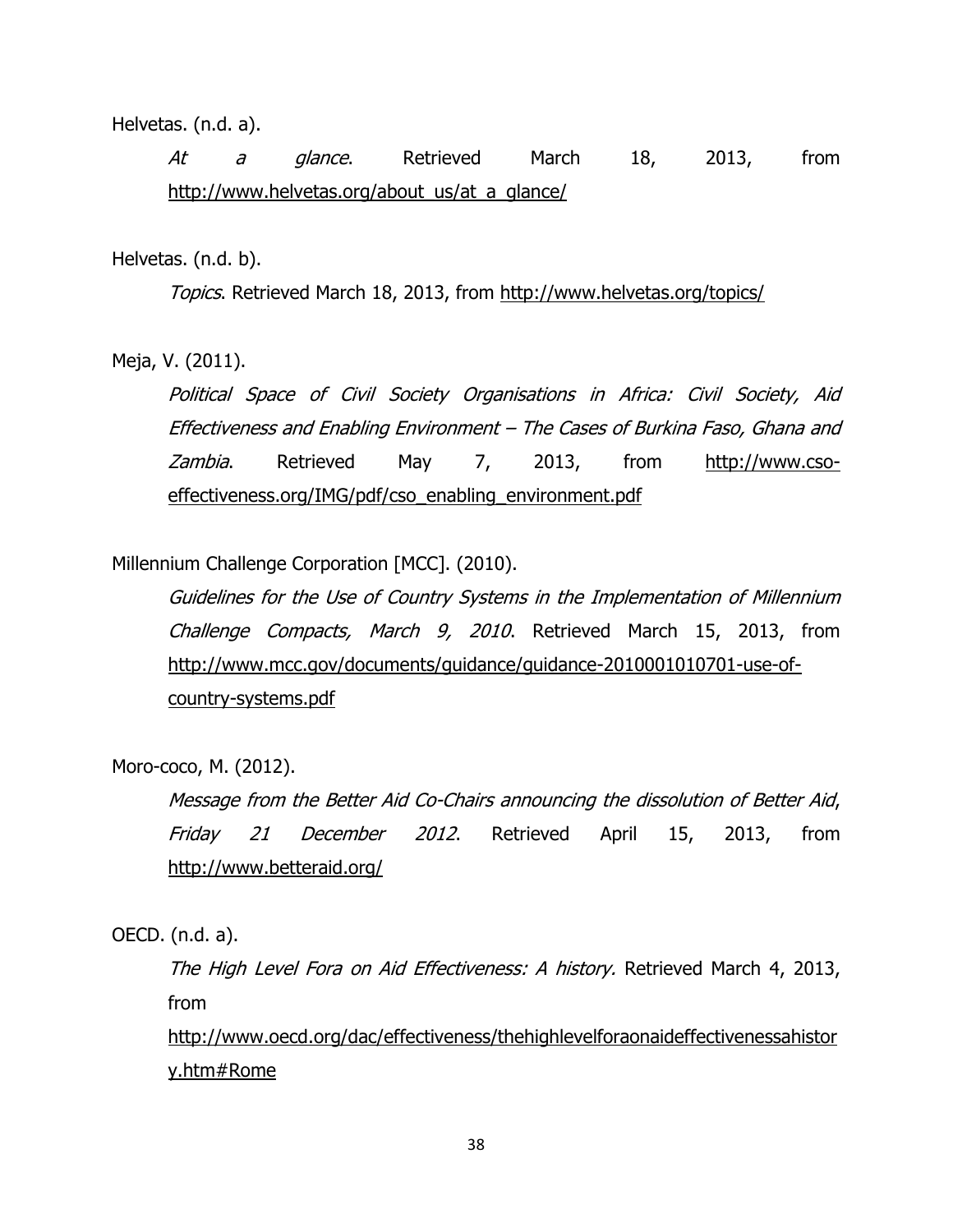OECD. (n.d. b).

Paris Declaration and Accra Agenda for Action. Retrieved March 5, 2013, from [http://www.oecd.org/dac/effectiveness/parisdeclarationandaccraagendaforaction](http://www.oecd.org/dac/effectiveness/parisdeclarationandaccraagendaforaction.htm) [.htm](http://www.oecd.org/dac/effectiveness/parisdeclarationandaccraagendaforaction.htm)

OECD. (n.d. c).

Mutual Accountability: Emerging Good Practice. Retrieved May 7, 2013, from <http://www.oecd.org/dac/effectiveness/49656340.pdf>

OECD. (2007).

Glossary of Statistical Terms – Civil Society Organisations. Retrieved May 4, 2013, from <http://stats.oecd.org/glossary/detail.asp?ID=7231>

Open Forum for CSO Development Effectiveness. (n.d.).

What has the Open Forum produced? Retrieved May 7, 2013, from <http://map.cso-effectiveness.org/>

Open Forum for CSO Development Effectiveness. (2010).

Istanbul CSO Development Effectiveness Principles. Retrieved May 4, 2013, from [http://www.cso](http://www.cso-effectiveness.org/IMG/pdf/final_istanbul_cso_development_effectiveness_principles_footnote_december_2010-2.pdf)[effectiveness.org/IMG/pdf/final\\_istanbul\\_cso\\_development\\_effectiveness\\_principl](http://www.cso-effectiveness.org/IMG/pdf/final_istanbul_cso_development_effectiveness_principles_footnote_december_2010-2.pdf) es footnote december 2010-2.pdf

Open Forum for CSO Development Effectiveness. (2012).

An Assessment of the Busan Partnership for Effective Development Cooperation: From a civil society perspective. Retrieved April 12, 2013, from [http://www.cso](http://www.cso-effectiveness.org/IMG/pdf/cso_analysis_of_bpd_public__en.pdf)[effectiveness.org/IMG/pdf/cso\\_analysis\\_of\\_bpd\\_public\\_\\_en.pdf](http://www.cso-effectiveness.org/IMG/pdf/cso_analysis_of_bpd_public__en.pdf)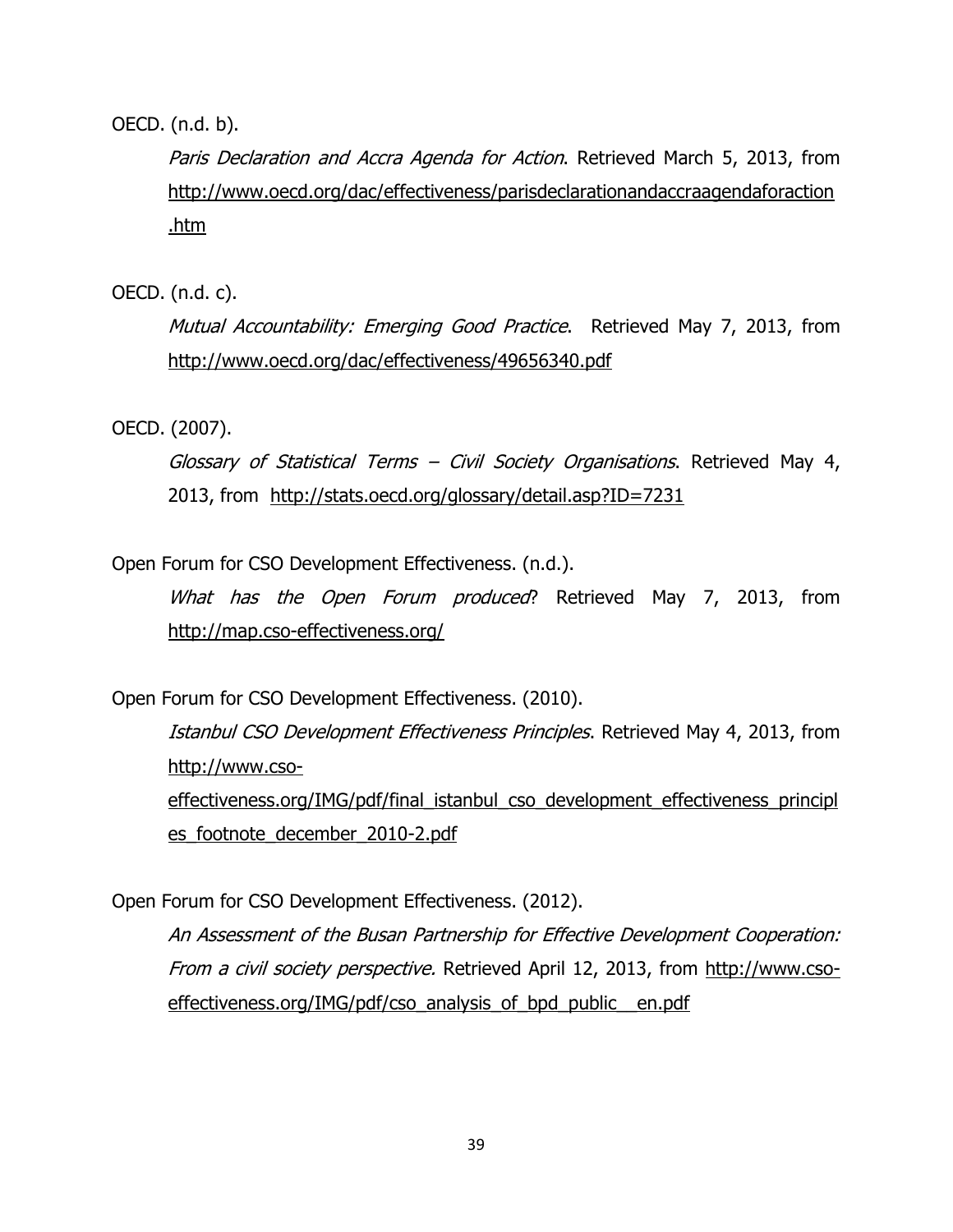Paris Declaration. (2005).

Paris Declaration on Aid Effectiveness – Ownership, Harmonisation, Alignment, Results and Mutual Accountability. Retrieved March 10, 2013, from <http://www.oecd.org/dac/effectiveness/35023537.pdf>

Pereira, J. (2011).

Democratic Ownership beyond Busan: Building Inclusive Partnerships for Development. Retrieved May 12, 2013, from [http://www.alliance2015.org/fileadmin/Texte\\_\\_Pdfs/Text\\_Documents/Alliance20](http://www.alliance2015.org/fileadmin/Texte__Pdfs/Text_Documents/Alliance2015_Democratic_Ownership_Cross_Country_Synthesis_2011.pdf) [15\\_Democratic\\_Ownership\\_Cross\\_Country\\_Synthesis\\_2011.pdf](http://www.alliance2015.org/fileadmin/Texte__Pdfs/Text_Documents/Alliance2015_Democratic_Ownership_Cross_Country_Synthesis_2011.pdf)

SWISSAID. (n.d. a).

Facts and Figures. Retrieved March 19, 2013, from <http://www.swissaid.ch/en/facts-figures>

#### SWISSAID. (n.d. b).

History. Retrieved March 19, 2013, from<http://www.swissaid.ch/en/History>

#### SWISSAID. (n.d. c).

SWISSAID at a glance. Retrieved March 19, 2013, from <http://www.swissaid.ch/en/swissaid-at-a-glance>

#### SWISSAID. (n.d. d).

Vision. Retrieved March 19, 2013, from<http://www.swissaid.ch/en/vision>

#### Tiwana, M. & Belay, N. (2010).

Civil Society: The Clampdown is Real. Global Trends 2009-2010. Retrieved May 12, 2013, from [http://www.civicus.org/content/CIVICUS-](http://www.civicus.org/content/CIVICUS-Global_trends_in_Civil_Society_Space_2009-2010.pdf)Global trends in Civil Society Space 2009-2010.pdf